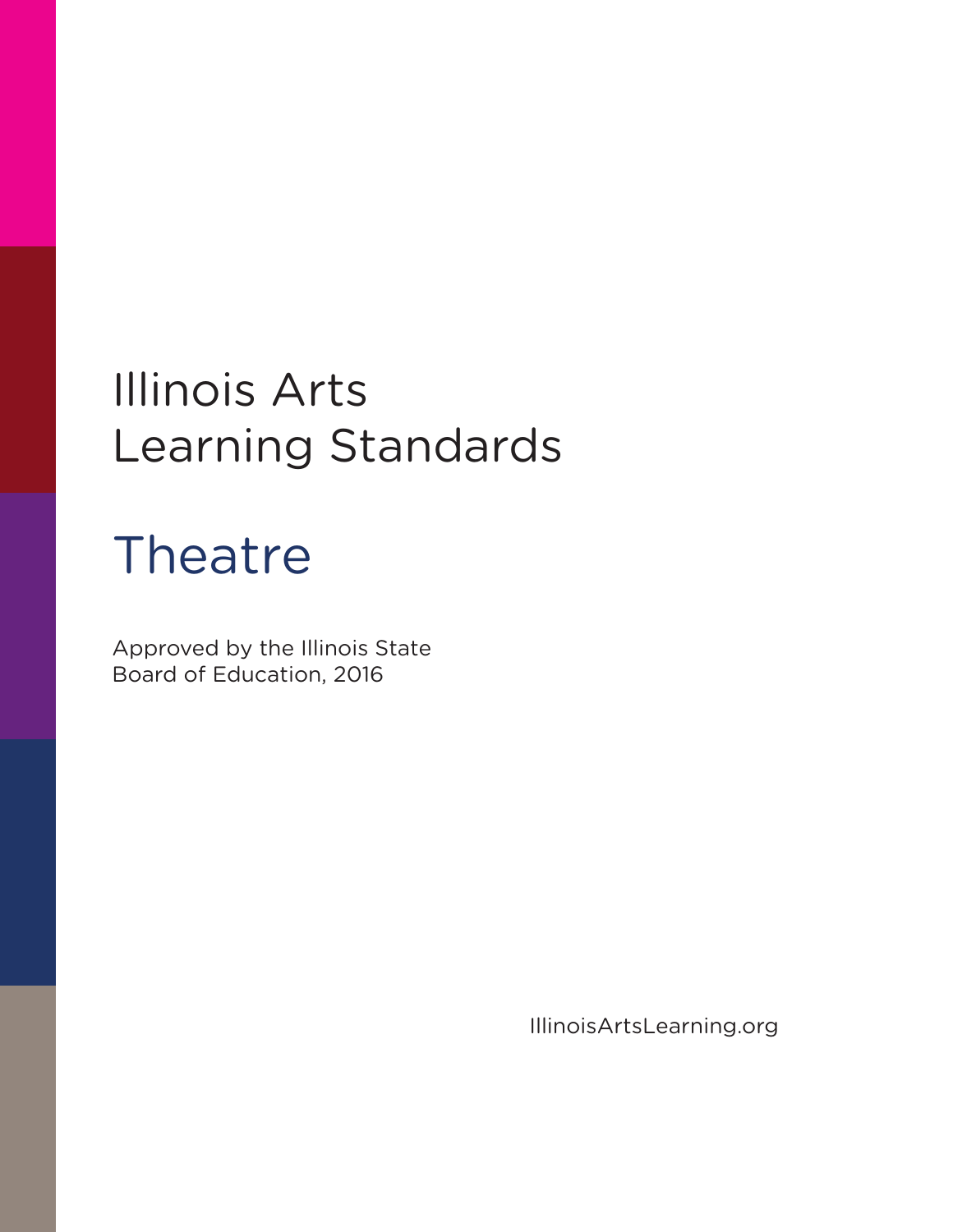#### CREATING

**Anchor Standard 1:** Generate and conceptualize artistic ideas and work.

Enduring Understanding: Theatre artists rely on intuition, curiosity, and critical inquiry. Essential Question: What happens when theatre artists use their imaginations and/or learned theatre skills while engaging in creative exploration and inquiry?

| Envision,<br>Conceptualize                                                                    | <b>PreK</b><br><b>TH:Cr1.1.PK</b>                                                                                                                                                                                                                     | Kindergarten<br><b>TH:Cr1.1.K</b>                                                                                                                                                                                                                     | 1st<br>TH:Cr1.1.1                                                                                                                                                                                                 | 2nd<br><b>TH:Cr1.1.2</b>                                                                                                                                     | 3rd<br><b>TH:Cr1.1.3</b>                                                                                                                 | 4th<br>TH:Cr1.1.4                                                                                                                                       |
|-----------------------------------------------------------------------------------------------|-------------------------------------------------------------------------------------------------------------------------------------------------------------------------------------------------------------------------------------------------------|-------------------------------------------------------------------------------------------------------------------------------------------------------------------------------------------------------------------------------------------------------|-------------------------------------------------------------------------------------------------------------------------------------------------------------------------------------------------------------------|--------------------------------------------------------------------------------------------------------------------------------------------------------------|------------------------------------------------------------------------------------------------------------------------------------------|---------------------------------------------------------------------------------------------------------------------------------------------------------|
| Cr1.a.<br>Conceptualize<br>a unified piece<br>of theatre.                                     | a. With prompting and<br>support, transition<br>between imagination<br>and reality in dramatic<br>play or a guided drama<br>experience (for example,<br>process drama, story<br>drama, creative drama).                                               | a. With prompting and<br>support, invent and<br>inhabit an imaginary<br>elsewhere in dramatic<br>play or a guided drama<br>experience (for example,<br>process drama, story<br>drama, creative drama).                                                | a. Propose potential<br>choices characters could<br>make in a guided drama<br>experience (for example,<br>process drama, story<br>drama, creative drama).                                                         | a. Propose potential<br>new details to plot and<br>story in a guided drama<br>experience (for example,<br>process drama, story<br>drama, creative drama).    | a. Create roles.<br>imagined worlds, and<br>improvised stories in a<br>drama/theatre work.                                               | a. Articulate the visual<br>details of imagined<br>worlds and improvised<br>stories that support the<br>given circumstances in<br>a drama/theatre work. |
| <b>Cr1.b.</b><br>Imagine<br>technical<br>elements for a<br>unified drama/<br>theatre concept. | b. With prompting<br>and support, use<br>nonrepresentational<br>materials to create<br>props, puppets,<br>and costume pieces<br>for dramatic play<br>or a guided drama<br>experience (for example,<br>process drama, story<br>drama, creative drama). | b. With prompting<br>and support, use<br>nonrepresentational<br>materials to create<br>props, puppets,<br>and costume pieces<br>for dramatic play<br>or a guided drama<br>experience (for example,<br>process drama, story<br>drama, creative drama). | b. Collaborate with<br>peers to conceptualize<br>costumes and props<br>in a guided drama<br>experience (for example,<br>process drama, story<br>drama, creative drama).                                           | b. Collaborate with<br>peers to conceptualize<br>scenery in a guided<br>drama experience<br>(for example, process<br>drama, story drama,<br>creative drama). | b. Imagine and<br>articulate ideas for<br>costumes, props, and<br>sets for the environment<br>and characters in a<br>drama/theatre work. | b. Propose design<br>ideas that support<br>the story and given<br>circumstances in a<br>drama/theatre work.                                             |
| Cr1.c.<br>Develop a<br>character<br>authentic to<br>the work.                                 | c. With prompting<br>and support, students<br>transition between<br>imagination and<br>reality in dramatic play<br>or a guided drama<br>experience (for example,<br>process drama, story<br>drama, creative drama).                                   | c. With prompting<br>and support, students<br>transition between<br>imagination and<br>reality in dramatic play<br>or a guided drama<br>experience (for example,<br>process drama, story<br>drama, creative drama).                                   | c. Imagine ways in<br>which voice/sound and<br>gesture/ movement may<br>be used to create or<br>retell a story in guided<br>drama experiences<br>(for example, process<br>drama, story drama,<br>creative drama). | c. Demonstrate ways<br>in which voice/sound<br>and gesture/movement<br>may be used to create<br>a character in a drama/<br>theatre work.                     | c. Imagine how a<br>character might move<br>and speak to support<br>the story and given<br>circumstances in a<br>drama/theatre work.     | c. Collaborate to<br>determine how<br>characters interrelate<br>to support the overall<br>story and given<br>circumstances in a<br>drama/theatre work.  |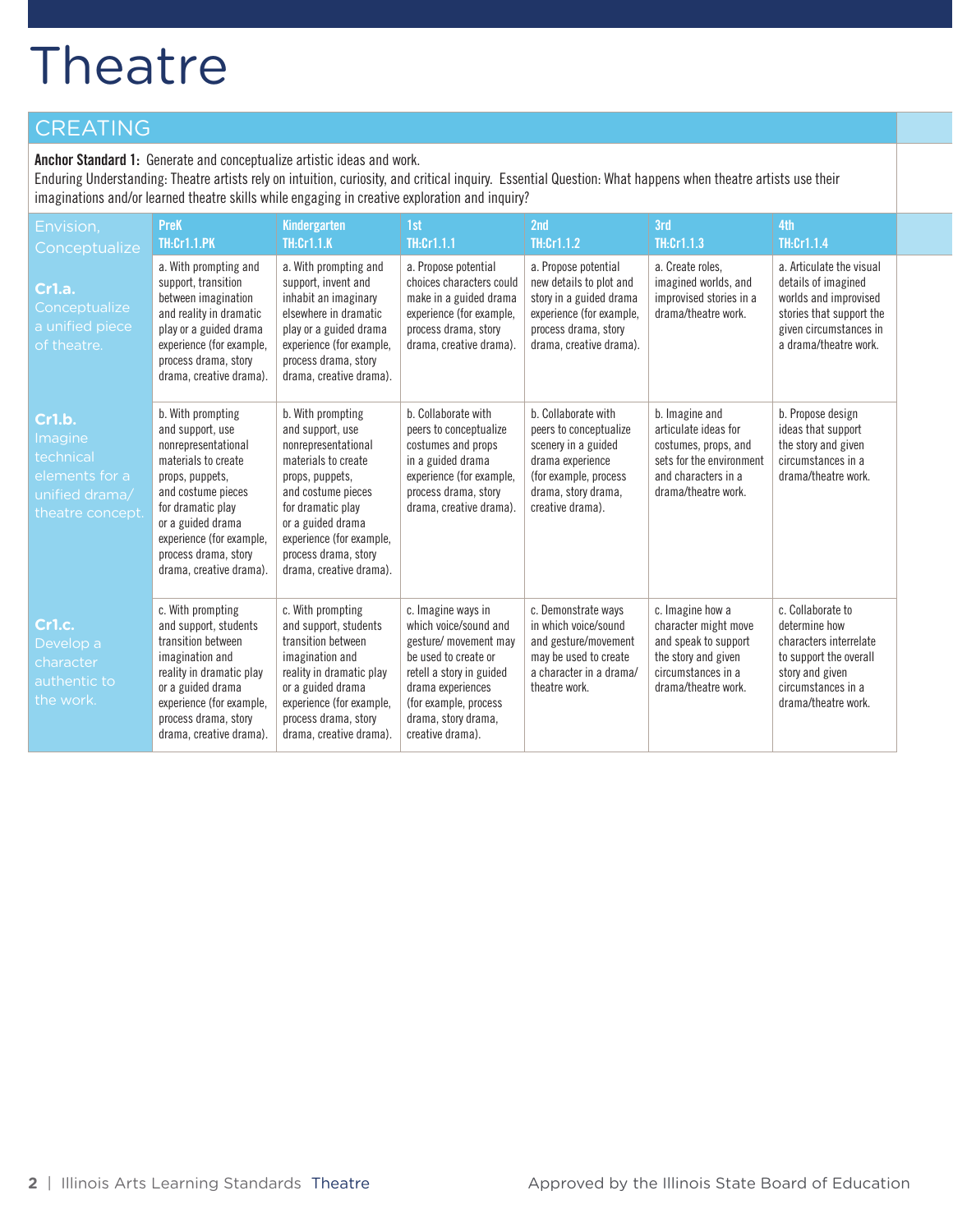| 5th<br>TH:Cr1.1.5                                                                                                                         | <b>6th</b><br>TH:Cr1.1.6                                                                    | 7th<br>TH:Cr1.1.7                                                                                                                                      | 8th<br>TH:Cr1.1.8                                                                                                                                                                  | <b>Introductory HS Levels</b><br><b>TH:Cr1.1.1</b>                                                                               | <b>Intermediate HS Levels</b><br><b>TH:Cr1.1.II</b>                                                                                       | <b>Advanced HS Levels</b><br><b>TH:Cr1.1.III</b>                                                                                                                                    |
|-------------------------------------------------------------------------------------------------------------------------------------------|---------------------------------------------------------------------------------------------|--------------------------------------------------------------------------------------------------------------------------------------------------------|------------------------------------------------------------------------------------------------------------------------------------------------------------------------------------|----------------------------------------------------------------------------------------------------------------------------------|-------------------------------------------------------------------------------------------------------------------------------------------|-------------------------------------------------------------------------------------------------------------------------------------------------------------------------------------|
| a. Identify physical<br>qualities that might<br>reveal a character's<br>inner traits in the<br>imagined world of a<br>drama/theatre work. | a. Identify possible<br>solutions to performance<br>challenges in a drama/<br>theatre work. | a. Investigate multiple<br>perspectives and<br>solutions to performance<br>challenges in a drama/<br>theatre work.                                     | a. Imagine and explore<br>multiple perspectives<br>and solutions to<br>performance problems<br>in a drama/theatre work.                                                            | a. Create a symbol or<br>metaphor to unify the<br>concept of a drama/<br>theatre work.                                           | a. Apply research to<br>construct ideas about<br>the unified concept of a<br>drama/theatre work.                                          | a. Synthesize knowledge<br>from a variety of<br>dramatic forms, drama/<br>theatre conventions.<br>and technologies to<br>create the unified<br>concept of a drama/<br>theatre work. |
| b. Visualize and design<br>elements that support<br>the story and given<br>circumstances in a<br>drama/theatre work.                      | b. Identify solutions to<br>design challenges in a<br>drama/theatre work.                   | b. Explain and present<br>solutions to design<br>challenges in a drama/<br>theatre work.                                                               | b. Imagine and explore<br>solutions to design<br>challenges for a specific<br>performance space in a<br>drama/theatre work.                                                        | b. Explore the impact<br>of technology on design<br>choices in a drama/<br>theatre work.                                         | b. Understand and apply<br>technology to design<br>solutions for a drama/<br>theatre work.                                                | b. Create a complete<br>design for a drama/<br>theatre work that<br>incorporates multiple<br>elements of technology.                                                                |
| c. Imagine how a<br>character's inner<br>thoughts impact<br>the story and given<br>circumstances in a<br>drama/theatre work.              | c. Explore a scripted or<br>improvised character<br>authentic to a drama/<br>theatre work.  | c. Envision and describe<br>a scripted or improvised<br>character's inner<br>thoughts and objectives<br>that are authentic to a<br>drama/theatre work. | c. Develop a scripted or<br>improvised character<br>by articulating the<br>character's authentic<br>inner thoughts.<br>objectives, and<br>motivations in a drama/<br>theatre work. | c. Use script analysis<br>to generate ideas about<br>a character that is<br>believable and authentic<br>in a drama/theatre work. | c. Use personal<br>experiences and<br>knowledge to develop<br>a character that is<br>believable and authentic<br>in a drama/theatre work. | c. Integrate cultural and<br>historical contexts with<br>personal experiences<br>to create a character<br>that is believable and<br>authentic in a drama/<br>theatre work.          |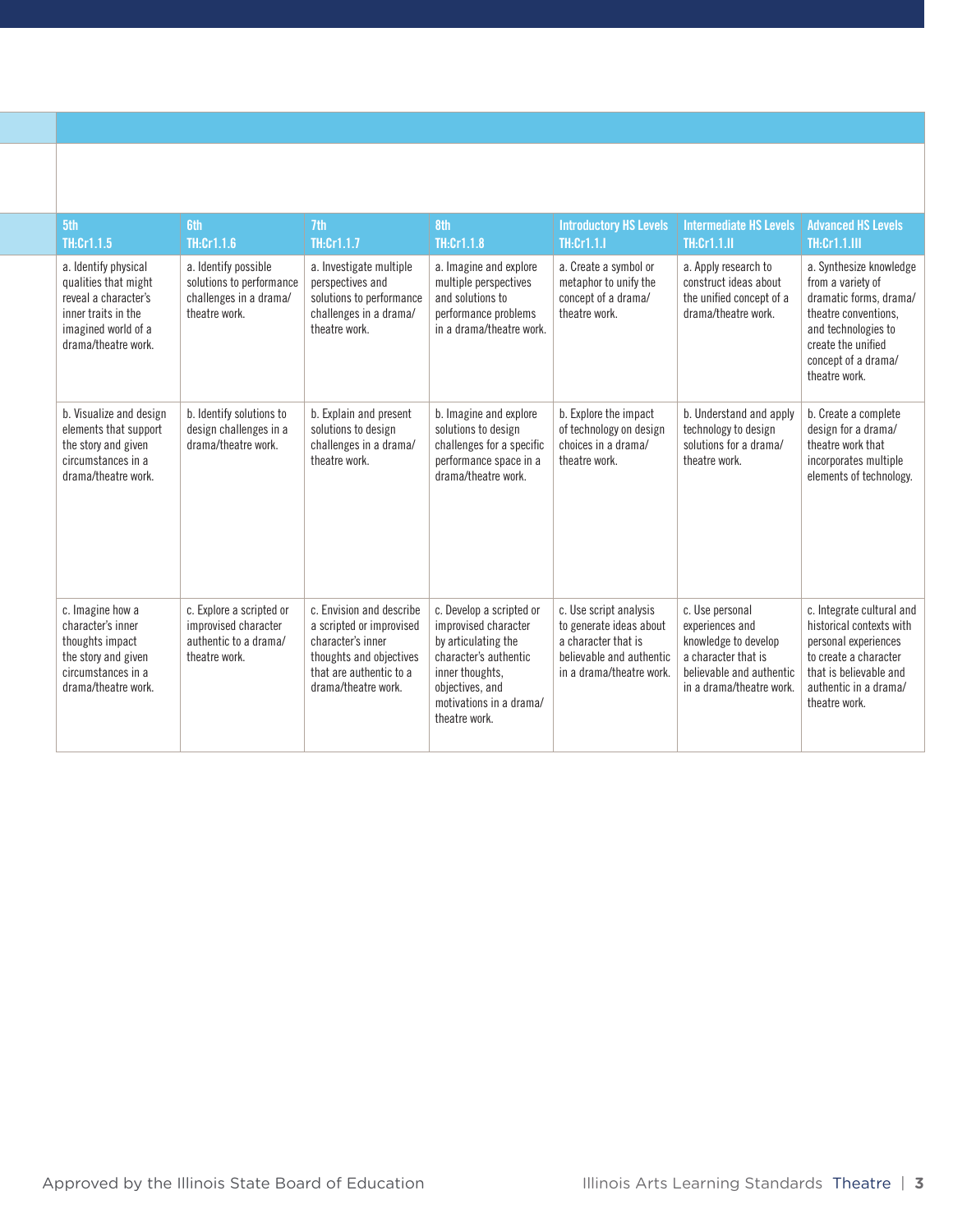### CREATING

**Anchor Standard 2:** Organize and develop artistic ideas and work. Enduring Understanding: Theatre artists work to discover different ways of communicating meaning. Essential Question: How, when, and why do theatre artists' choices change?

| <b>Develop</b>                                                                                            | <b>PreK</b><br><b>TH:Cr2.1.PK</b>                                                                                                                                                                  | Kindergarten<br><b>TH:Cr2.1.K</b>                                                                                                                                                               | 1st<br><b>TH:Cr2.1.1</b>                                                                                                                                                 | 2nd<br><b>TH:Cr2.1.2</b>                                                                                                                                               | 3rd<br><b>TH:Cr2.1.3</b>                                                                                                  | 4th<br><b>TH:Cr2.1.4</b>                                                                                                     |
|-----------------------------------------------------------------------------------------------------------|----------------------------------------------------------------------------------------------------------------------------------------------------------------------------------------------------|-------------------------------------------------------------------------------------------------------------------------------------------------------------------------------------------------|--------------------------------------------------------------------------------------------------------------------------------------------------------------------------|------------------------------------------------------------------------------------------------------------------------------------------------------------------------|---------------------------------------------------------------------------------------------------------------------------|------------------------------------------------------------------------------------------------------------------------------|
| Cr2.a.<br>Evolve a<br>unified drama/<br>theatre work.                                                     | a. With prompting and<br>support, contribute<br>through gestures and<br>words to dramatic play<br>or a guided drama<br>experience (for example,<br>process drama, story<br>drama, creative drama). | a. With prompting and<br>support, interact with<br>peers and contribute<br>to dramatic play<br>or a guided drama<br>experience (for example,<br>process drama, story<br>drama, creative drama). | a. With prompting and<br>support, contribute<br>to a sequential plot<br>in a guided drama<br>experience (for example,<br>process drama, story<br>drama, creative drama). | a. Collaborate with<br>peers to contribute<br>to a sequential plot<br>in a guided drama<br>experience (for example,<br>process drama, story<br>drama, creative drama). | a. Devise original ideas<br>focused on character<br>and plot for a drama/<br>theatre work.                                | a. Collaborate to devise<br>original ideas for a<br>drama/theatre work by<br>asking questions about<br>characters and plots. |
| Cr2.b.<br>Demonstrate<br>collaborative &<br>interdisciplinary<br>skills in a<br>drama/theatre<br>process. | Children should engage<br>in developmentally-<br>appropriate play<br>to prepare for next<br>standard.                                                                                              | Children should engage<br>in developmentally-<br>appropriate play<br>to prepare for next<br>standard.                                                                                           | Children should engage<br>in developmentally-<br>appropriate play<br>to prepare for next<br>standard.                                                                    | Children should engage<br>in developmentally-<br>appropriate play<br>to prepare for next<br>standard.                                                                  | b. Contribute ideas<br>and accept/incorporate<br>the ideas of others in<br>preparing or devising a<br>drama/theatre work. | b. Demonstrate mutual<br>respect for self and<br>others and their roles in<br>preparing or devising a<br>drama/theatre work. |

**Anchor Standard 3:** Revise, refine, and complete artistic work. Enduring Understanding: Theatre artists refine their work and practice their craft through rehearsal. Essential Question: How do theatre artists transform and edit their initial ideas?

| Rehearse                                                                                                                                                  | <b>PreK</b><br><b>TH:Cr3.1.PK</b>                                                                                                                                          | Kindergarten<br><b>TH:Cr3.1.K</b>                                                                                                                                                  | 1st<br>TH:Cr3.1.1                                                                                                                                                                       | 2nd<br>TH:Cr3.1.2                                                                                                                                                                     | 3rd<br><b>TH:Cr3.1.3</b>                                                                                                        | 4th<br><b>TH:Cr3.1.4</b>                                                                                                      |
|-----------------------------------------------------------------------------------------------------------------------------------------------------------|----------------------------------------------------------------------------------------------------------------------------------------------------------------------------|------------------------------------------------------------------------------------------------------------------------------------------------------------------------------------|-----------------------------------------------------------------------------------------------------------------------------------------------------------------------------------------|---------------------------------------------------------------------------------------------------------------------------------------------------------------------------------------|---------------------------------------------------------------------------------------------------------------------------------|-------------------------------------------------------------------------------------------------------------------------------|
| Cr3.a.<br>Prepare a<br>unified drama/<br>theatre work for<br>performance<br>that conveys                                                                  | a. With prompting<br>and support, answer<br>questions in dramatic<br>play or a guided drama<br>experience (for example,<br>process drama, story<br>drama, creative drama). | a. With prompting and<br>support, ask and answer<br>questions in dramatic<br>play or a guided drama<br>experience (for example,<br>process drama, story<br>drama, creative drama). | a. Develop concentration<br>while participating<br>in a guided drama<br>experience (for example,<br>process drama, story<br>drama, creative drama).                                     | a. Demonstrate<br>concentration while<br>participating in a guided<br>drama experience<br>(for example, process<br>drama, story drama,<br>creative drama).                            | a. Contribute to the<br>adaptation of the plot<br>and dialogue in a<br>drama/theatre work.                                      | a. Collaborate with<br>peers to revise, refine,<br>and adapt ideas to fit<br>the given parameters of<br>a drama/theatre work. |
| meaning.<br>Cr3.b.<br><b>Explore the</b><br>connection to<br>a character<br>through mind/                                                                 | Children should engage<br>in developmentally-<br>appropriate play<br>to prepare for next<br>standard.                                                                      | Children should engage<br>in developmentally-<br>appropriate play<br>to prepare for next<br>standard.                                                                              | b. Identify similarities<br>and differences in<br>sounds and movements<br>in a guided drama<br>experience (for example,<br>process drama, story<br>drama, creative drama).              | b. Use and adapt<br>sounds and movements<br>in a guided drama<br>experience (for example,<br>process drama, story<br>drama, creative drama).                                          | b. Participate and<br>contribute to physical<br>and vocal exploration<br>in an improvised or<br>scripted drama/theatre<br>work. | b. Develop physical<br>and vocal exercise<br>techniques for an<br>improvised or scripted<br>drama/theatre work.               |
| body/voice to<br>create a vivid<br>character.<br>Cr3.c.<br>Integrate design<br>elements<br>that create<br>an emotional<br>impact or<br>convey<br>meaning. | Children should engage<br>in developmentally-<br>appropriate play<br>to prepare for next<br>standard.                                                                      | Children should engage<br>in developmentally-<br>appropriate play<br>to prepare for next<br>standard.                                                                              | c. Collaboratively<br>transform the<br>performance space<br>into an imagined world<br>for a guided drama<br>experience (for example,<br>process drama, story<br>drama, creative drama). | c. Independently<br>transform the<br>performance space<br>into an imagined world<br>for a guided drama<br>experience (for example,<br>process drama, story<br>drama, creative drama). | c. Practice and refine<br>design and technical<br>choices to support a<br>devised or scripted<br>drama/theatre work.            | c. Collaborate on<br>solutions to design and<br>technical problems that<br>arise in rehearsal for a<br>drama/theatre work.    |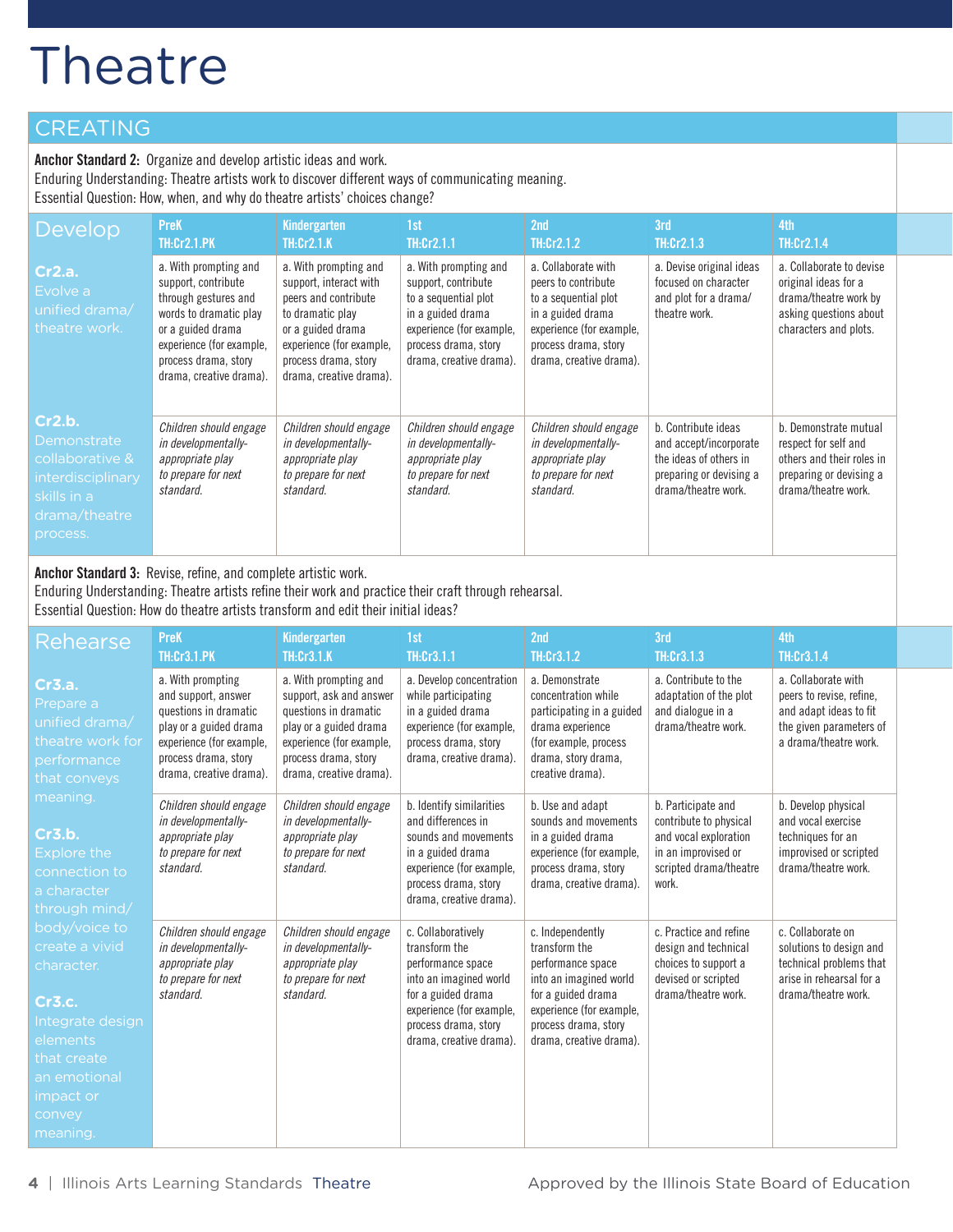| 5th<br>TH:Cr2.1.5                                                                                                                                 | <b>Gth</b><br>TH:Cr2.1.6                                                                                                                                | 7th<br>TH:Cr2.1.7                                                                                                                                                                                 | 8th<br><b>TH:Cr2.1.8</b>                                                                                                                                                                           | <b>Introductory HS Levels</b><br>TH:Cr2.1.I                                                                                                                                                    | <b>Intermediate HS Levels</b><br><b>TH:Cr2.1.II</b>                                                                                                                             | <b>Advanced HS Levels</b><br><b>TH:Cr2.1.III</b>                                                                                                                                                                |
|---------------------------------------------------------------------------------------------------------------------------------------------------|---------------------------------------------------------------------------------------------------------------------------------------------------------|---------------------------------------------------------------------------------------------------------------------------------------------------------------------------------------------------|----------------------------------------------------------------------------------------------------------------------------------------------------------------------------------------------------|------------------------------------------------------------------------------------------------------------------------------------------------------------------------------------------------|---------------------------------------------------------------------------------------------------------------------------------------------------------------------------------|-----------------------------------------------------------------------------------------------------------------------------------------------------------------------------------------------------------------|
| a. Devise original<br>ideas for a drama/<br>theatre work that reflect<br>collective inquiry about<br>characters and their<br>given circumstances. | a. Use critical analysis<br>to improve, refine, and<br>evolve original ideas<br>and artistic choices in<br>a devised or scripted<br>drama/theatre work. | a. Examine and justify<br>original ideas and<br>artistic choices in a<br>drama/theatre work<br>based on critical<br>analysis, background<br>knowledge, and<br>historical and cultural<br>context. | a. Articulate and<br>apply critical analysis,<br>background knowledge,<br>research, and historical<br>and cultural context<br>to the development<br>of original ideas for a<br>drama/theatre work. | a. Explore the function<br>of history and culture<br>in the development of<br>a dramatic concept<br>through a critical<br>analysis of original<br>ideas in a drama/<br>theatre work.           | a. Refine a dramatic<br>concept to demonstrate<br>a critical understanding<br>of historical and cultural<br>influences of original<br>ideas applied to a<br>drama/theatre work. | a. Develop and<br>synthesize original ideas<br>in a drama/theatre<br>work utilizing critical<br>analysis, historical<br>and cultural context,<br>research, and Western<br>or non-Western theatre<br>traditions. |
| b. Share leadership<br>and responsibilities to<br>develop collaborative<br>goals when preparing<br>or devising a drama/<br>theatre work.          | b. Make and discuss<br>group decisions and<br>identify responsibilities<br>required to present a<br>drama/theatre work.                                 | b. Define and<br>demonstrate the<br>collaborative<br>responsibilities of actor,<br>director, and designer<br>to present a drama/<br>theatre work.                                                 | b. Participate<br>in collaborative<br>responsibilities required<br>to present a drama/<br>theatre work informally<br>to an audience.                                                               | b. Investigate the<br>collaborative nature<br>of the actor, director,<br>playwright, and<br>designers (creative<br>team) and explore their<br>interdependent roles in<br>a drama/theatre work. | b. Cooperate as a<br>creative team to make<br>interpretive choices for a<br>drama/theatre work.                                                                                 | b. Collaborate as<br>a creative team to<br>discover artistic<br>solutions and make<br>interpretive choices in<br>a devised or scripted<br>drama/theatre work.                                                   |

| 5th<br>TH:Cr3.1.5                                                                                                                 | <b>6th</b><br>TH:Cr3.1.6                                                                                                     | 7th<br>TH:Cr3.1.7                                                                                                                                | 8th<br>TH:Cr3.1.8                                                                                                                                                       | <b>Introductory HS Levels</b><br><b>TH:Cr3.1.1</b>                                                                                                                    | <b>Intermediate HS Levels</b><br><b>TH:Cr3.1.II</b>                                                                                                                                        | <b>Advanced HS Levels</b><br>TH:Cr3.1.III                                                                                                                                         |
|-----------------------------------------------------------------------------------------------------------------------------------|------------------------------------------------------------------------------------------------------------------------------|--------------------------------------------------------------------------------------------------------------------------------------------------|-------------------------------------------------------------------------------------------------------------------------------------------------------------------------|-----------------------------------------------------------------------------------------------------------------------------------------------------------------------|--------------------------------------------------------------------------------------------------------------------------------------------------------------------------------------------|-----------------------------------------------------------------------------------------------------------------------------------------------------------------------------------|
| a. Revise and improve<br>an improvised or<br>scripted drama/theatre<br>work through repetition<br>and self- and group-<br>review. | a. Articulate and<br>examine choices to<br>refine a devised or<br>scripted drama/theatre<br>work.                            | a. Analyze and refine<br>choices in a unified<br>devised or scripted<br>drama/theatre work.                                                      | a. Use repetition and<br>analysis in order to unify<br>a devised or scripted<br>drama/theatre work<br>during the rehearsal<br>process.                                  | a. Practice and revise<br>a unified devised or<br>scripted drama/theatre<br>work using theatre<br>conventions.                                                        | a. Use the rehearsal<br>process to analyze<br>the dramatic concept<br>and technical design<br>elements of a devised or<br>scripted drama/theatre<br>work.                                  | a. Refine, transform, or<br>reimagine the unifying<br>concept in a devised or<br>scripted drama/theatre<br>work using the rehearsal<br>process.                                   |
| b. Use physical and<br>vocal exploration for<br>character development<br>in an improvised or<br>scripted drama/theatre<br>work.   | b. Identify effective<br>physical and vocal traits<br>of characters in an<br>improvised or scripted<br>theatrical work.      | b. Develop effective<br>physical and vocal traits<br>of characters in an<br>improvised or scripted<br>drama/theatre work.                        | b. Refine effective<br>physical, vocal, and<br>psychological traits<br>of characters in an<br>improvised or scripted<br>drama/theatre work.                             | b. Explore physical,<br>vocal, and psychological<br>choices to develop a<br>performance that is<br>believable, authentic,<br>and relevant to a<br>drama/theatre work. | b. Use research and script<br>analysis to revise physical,<br>vocal, and psychological<br>choices impacting the<br>believability and relevance<br>of a drama/theatre work.                 | b. Synthesize ideas<br>from research, script<br>analysis, and context to<br>create a performance<br>that is believable.<br>authentic, and relevant<br>to a drama/theatre<br>work. |
| c. Create innovative<br>solutions to design and<br>technical problems that<br>arise in rehearsal for a<br>drama/theatre work.     | c. Explore a planned<br>technical design during<br>the rehearsal process<br>for a devised or scripted<br>drama/theatre work. | c. Consider multiple<br>planned technical<br>design elements during<br>the rehearsal process<br>for a devised or scripted<br>drama/theatre work. | c. Implement and refine<br>a planned technical<br>design using simple<br>technology during the<br>rehearsal process for<br>a devised or scripted<br>drama/theatre work. | c. Refine technical<br>design choices to<br>support the symbols or<br>metaphors to unify the<br>concept in a devised or<br>scripted drama/theatre<br>work.            | c. Reimagine and revise<br>technical design choices<br>during the course of a<br>rehearsal process to<br>enhance the<br>unified concept in a<br>devised or scripted<br>drama/theatre work. | c. Apply a high level of<br>technical proficiencies<br>to the rehearsal process<br>to enhance the unified<br>concept in a devised or<br>scripted drama/theatre<br>work.           |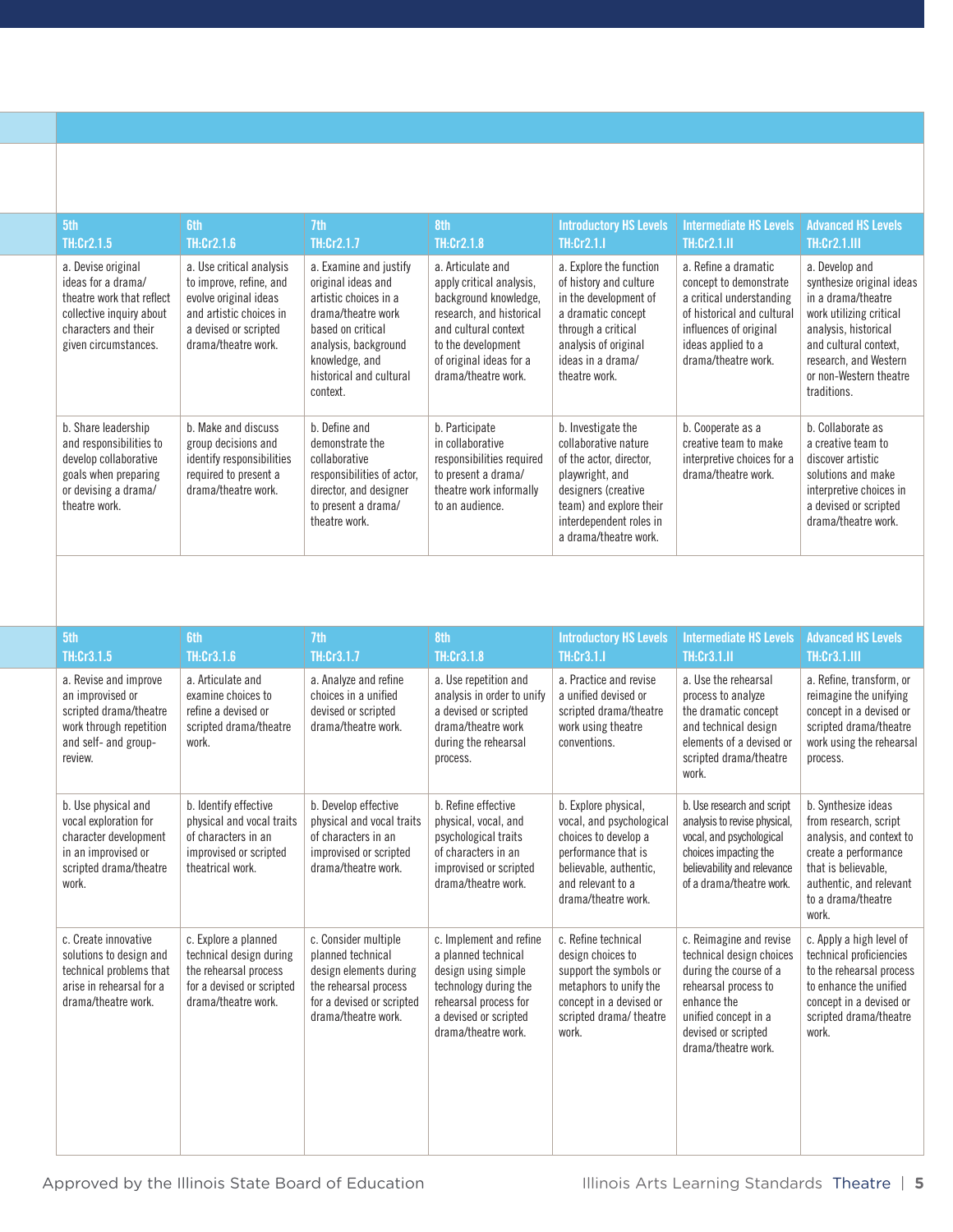#### PERFORMING

**Anchor Standard 4:** Select, analyze, and interpret artistic work for presentation. Enduring Understanding: Theatre artists make strong choices to convey meaning effectively. Essential Question: Why are strong choices essential to interpreting a drama or theatre piece?

| <b>Select</b>                                                                                                                                                                       | <b>PreK</b><br><b>TH:Pr4.1.PK</b>                                                                                                                                             | Kindergarten<br><b>TH:Pr4.1.K</b>                                                                                                                                                            | 1st<br><b>TH:Pr4.1.1</b>                                                                                                                                           | 2 <sub>nd</sub><br>TH:Pr4.1.2                                                                                                                                       | 3rd<br><b>TH:Pr4.1.3</b>                                                                                    | 4th<br>TH:Pr4.1.4                                                                                                        |
|-------------------------------------------------------------------------------------------------------------------------------------------------------------------------------------|-------------------------------------------------------------------------------------------------------------------------------------------------------------------------------|----------------------------------------------------------------------------------------------------------------------------------------------------------------------------------------------|--------------------------------------------------------------------------------------------------------------------------------------------------------------------|---------------------------------------------------------------------------------------------------------------------------------------------------------------------|-------------------------------------------------------------------------------------------------------------|--------------------------------------------------------------------------------------------------------------------------|
| Pr4.a.<br>Demonstrate<br>that there are<br>multiple choices<br>for every drama/<br>theatre work<br>and select<br>the most<br>supportable                                            | a. With prompting<br>and support, identify<br>characters in dramatic<br>play or a guided drama<br>experience (for example,<br>process drama, story<br>drama, creative drama). | a. With prompting<br>and support, identify<br>characters and setting<br>in dramatic play<br>or a guided drama<br>experience (for example,<br>process drama, story<br>drama, creative drama). | a. Suggest original story<br>elements in a guided<br>drama experience<br>(for example, process<br>drama, story drama,<br>creative drama).                          | a. Apply original story<br>elements in a guided<br>drama experience<br>(for example, process<br>drama, story drama,<br>creative drama).                             | a. Identify major<br>dramatic elements in a<br>drama/theatre work.                                          | a. Describe the<br>underlying thoughts and<br>emotions that impact<br>the dramatic structure<br>in a drama/theatre work. |
| choice for the<br>moment.<br>Pr4.b.<br>Understand<br>that there<br>are multiple<br>choices for each<br>character and<br>select the most<br>supportable<br>choice for the<br>moment. | Children should engage<br>in developmentally-<br>appropriate play<br>to prepare for next<br>standard.                                                                         | Children should engage<br>in developmentally-<br>appropriate play<br>to prepare for next<br>standard.                                                                                        | b. Investigate how<br>movement and voice<br>are incorporated<br>into a guided drama<br>experience (for example,<br>process drama, story<br>drama, creative drama). | b. Make physical and<br>vocal choices to develop<br>a character in a guided<br>drama experience<br>(for example, process<br>drama, story drama,<br>creative drama). | b. Use body, face,<br>gestures, and voice to<br>communicate character<br>traits and emotions in<br>a scene. | b. Alter voice and body<br>to expand and articulate<br>nuances of a character<br>in a scene.                             |

**Anchor Standard 5:** Develop and refine artistic techniques and work for presentation.

Enduring Understanding: Theatre artists develop personal processes and skills for a performance or design.

Essential Question: What can I do to fully prepare a performance or technical design?

| Prepare                                                                                                            | <b>PreK</b><br><b>TH:Pr5.1.PK</b>                                                                                                | Kindergarten<br><b>TH:Pr5.1.K</b>                                                                                                | 1st<br>TH:Pr5.1.1                                                                                                                                                                                                                 | 2 <sub>nd</sub><br>TH:Pr5.1.2                                                                                 | 3rd<br>TH:Pr5.1.3                                                                                                                       | 4th<br><b>TH:Pr5.1.4</b>                                                                              |
|--------------------------------------------------------------------------------------------------------------------|----------------------------------------------------------------------------------------------------------------------------------|----------------------------------------------------------------------------------------------------------------------------------|-----------------------------------------------------------------------------------------------------------------------------------------------------------------------------------------------------------------------------------|---------------------------------------------------------------------------------------------------------------|-----------------------------------------------------------------------------------------------------------------------------------------|-------------------------------------------------------------------------------------------------------|
| <b>Pr5.a.</b><br>Theatre artists<br>work to develop<br>expertise<br>through a<br>personalization<br>of techniques. | Children should engage<br>in developmentally-<br>appropriate play<br>to prepare for next<br>standard.                            | Children should engage<br>in developmentally-<br>appropriate play<br>to prepare for next<br>standard.                            | Children should engage<br>in developmentally-<br>appropriate play<br>to prepare for next<br>standard.                                                                                                                             | Children should engage<br>in developmentally-<br>appropriate play<br>to prepare for next<br>standard.         | a. Participate<br>in a variety of<br>improvisational<br>exercises.                                                                      | a. Recognize how<br>acting exercises and<br>techniques can be<br>applied to a drama/<br>theatre work. |
| <b>Pr5.b.</b><br>Integrate design<br>elements<br>that create<br>an emotional<br>impact or<br>convey<br>meaning.    | b. Explore and<br>experiment with various<br>technical elements<br>(costumes, props, set)<br>through dramatic/<br>creative play. | b. Explore and<br>experiment with various<br>technical elements<br>(costumes, props, set)<br>through dramatic/<br>creative play. | b. With prompting<br>and support, identify<br>technical elements<br>(costumes, lights, props,<br>set, sound) that can be<br>used in a guided drama<br>experience (for example,<br>process drama, story<br>drama, creative drama). | b. Explore technical<br>elements (costumes,<br>lights, props, set,<br>sound) in a guided<br>drama experience. | b. Identify the basic<br>technical elements<br>(costumes, lights, props,<br>set, sound) that can be<br>used in a drama/theatre<br>work. | b. Propose the use of<br>technical elements in a<br>drama/theatre work.                               |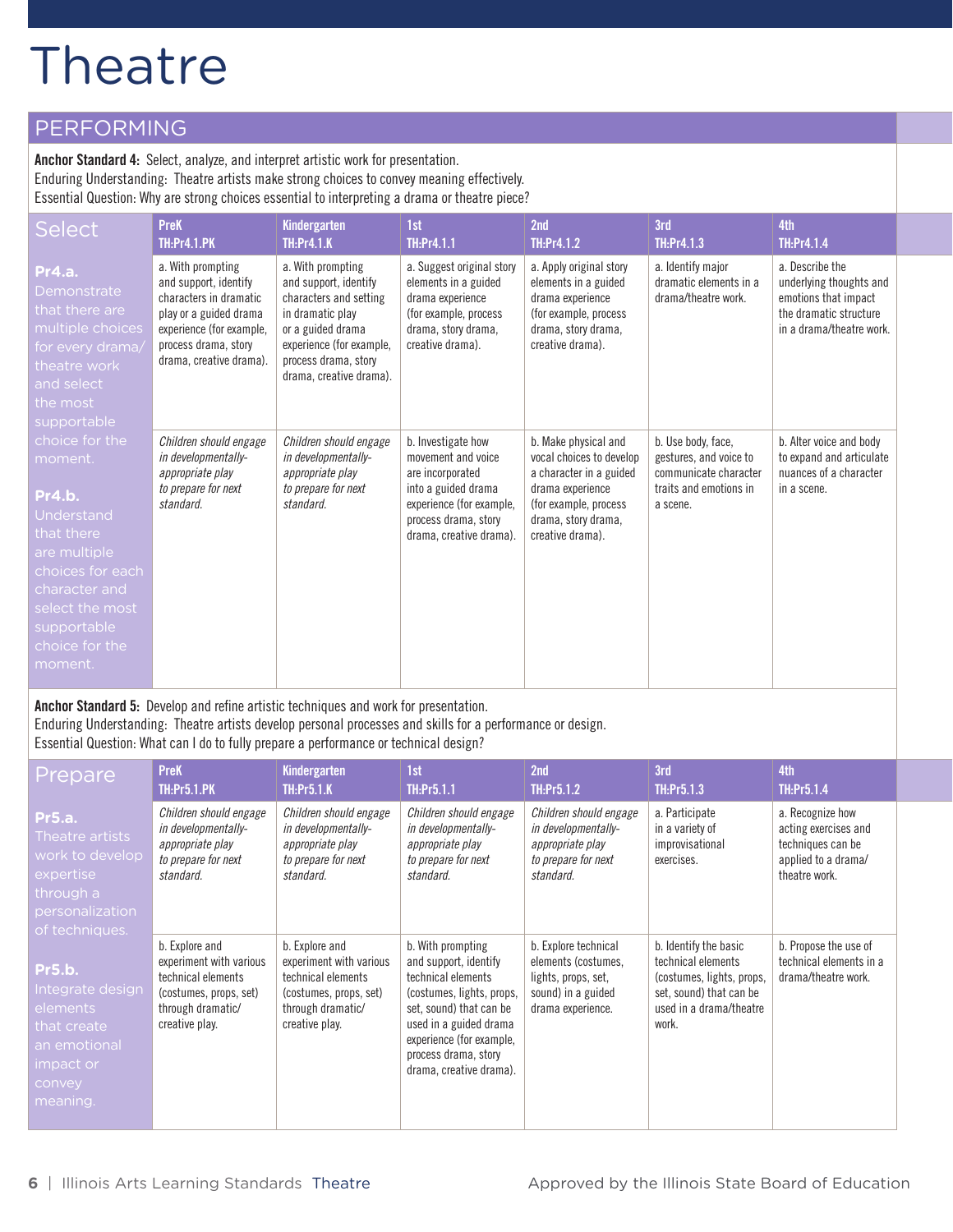| 5th<br>TH:Pr4.1.5                                                                                                     | <b>6th</b><br><b>TH:Pr4.1.6</b>                                | 7th<br>TH:Pr4.1.7                                                      | 8th<br>TH:Pr4.1.8                                                                                    | <b>Introductory HS Levels</b><br><b>TH:Pr4.1.I</b>                                     | <b>Intermediate HS Levels</b><br><b>TH:Pr4.1.II</b>                                                                                                                           | <b>Advanced HS Levels</b><br><b>TH:Pr4.1.III</b>                                                                                          |
|-----------------------------------------------------------------------------------------------------------------------|----------------------------------------------------------------|------------------------------------------------------------------------|------------------------------------------------------------------------------------------------------|----------------------------------------------------------------------------------------|-------------------------------------------------------------------------------------------------------------------------------------------------------------------------------|-------------------------------------------------------------------------------------------------------------------------------------------|
| a. Describe the<br>underlying thoughts and<br>emotions that create<br>dialogue and action in a<br>drama/theatre work. | a. Identify the dramatic<br>arc of a scene.                    | a. Analyze the dramatic<br>arc of a drama/theatre<br>work.             | a. Identify various<br>choices to enhance<br>the interpretation of a<br>drama/theatre work.          | a. Apply choices to<br>the interpretation of a<br>drama/theatre work.                  | a. Explore various<br>choices to the<br>interpretation of a<br>drama/theatre work.                                                                                            | a. Apply reliable<br>research of directors'<br>styles to form unique<br>choices for a directorial<br>concept in a drama/<br>theatre work. |
| b. Explore physical &<br>vocal choices to create<br>meaning in a scene.                                               | b. Identify character<br>objectives and motives<br>in a scene. | b. Use a variety of<br>character objectives and<br>motives in a scene. | b. Use various character<br>objectives, motives, and<br>tactics in a scene to<br>overcome obstacles. | b. Shape character<br>choices using given<br>circumstances in a<br>drama/theatre work. | b. Identify essential text<br>information, research<br>from various sources.<br>and the director's<br>concept that influence<br>character choices in a<br>drama/theatre work. | b. Apply a variety of<br>researched acting<br>techniques as an<br>approach to character<br>choices in a drama/<br>theatre work.           |

| 5th<br>TH:Pr5.1.5                                                                                        | <b>6th</b><br><b>TH:Pr5.1.6</b>                                                                                                     | 7th<br><b>TH:Pr5.1.7</b>                                                                                                                          | 8th<br><b>TH:Pr5.1.8</b>                                                                                                    | <b>Introductory HS Levels</b><br><b>TH:Pr5.1.I</b>                                                               | <b>Intermediate HS Levels</b><br><b>TH:Pr5.1.II</b>                                                                                      | <b>Advanced HS Levels</b><br><b>TH:Pr5.1.III</b>                                                                                                                  |
|----------------------------------------------------------------------------------------------------------|-------------------------------------------------------------------------------------------------------------------------------------|---------------------------------------------------------------------------------------------------------------------------------------------------|-----------------------------------------------------------------------------------------------------------------------------|------------------------------------------------------------------------------------------------------------------|------------------------------------------------------------------------------------------------------------------------------------------|-------------------------------------------------------------------------------------------------------------------------------------------------------------------|
| a. Practice selected<br>exercises that can be<br>used in a group setting<br>for a drama/theatre<br>work. | a. Apply acting exercises<br>to a drama/theatre work.                                                                               | a. Participate in a<br>variety of acting<br>exercises and<br>techniques that can be<br>applied in a rehearsal<br>or drama/theatre<br>performance. | a. Choose a variety<br>of acting techniques<br>to increase skills in a<br>rehearsal or drama/<br>theatre performance.       | a. Practice various<br>acting techniques<br>to expand skills in a<br>rehearsal or drama/<br>theatre performance. | a. Refine a range of<br>acting skills to build<br>a believable and<br>sustainable drama/<br>theatre performance.                         | a. Use and justify a<br>collection of acting<br>exercises from<br>reliable resources to<br>prepare a believable<br>and sustainable<br>performance.                |
| b. Demonstrate the use<br>of technical elements in<br>a drama/theatre work.                              | b. Articulate how<br>technical elements<br>(costumes, lights,<br>props, set, sound)<br>are integrated into a<br>drama/theatre work. | b. Experiment with a<br>variety of technical<br>elements that can be<br>applied to a design in a<br>drama/theatre work.                           | b. Incorporate a variety<br>of technical elements<br>to create a design for<br>a rehearsal or drama/<br>theatre production. | b. Research technical<br>elements to increase<br>the impact of a design<br>for a drama/theatre<br>production.    | b. Apply technical<br>elements and research<br>to create a design that<br>communicates the<br>concept of a drama/<br>theatre production. | b. Explain and justify<br>the selection of<br>technical elements<br>used to build a design<br>that communicates the<br>concept of a drama/<br>theatre production. |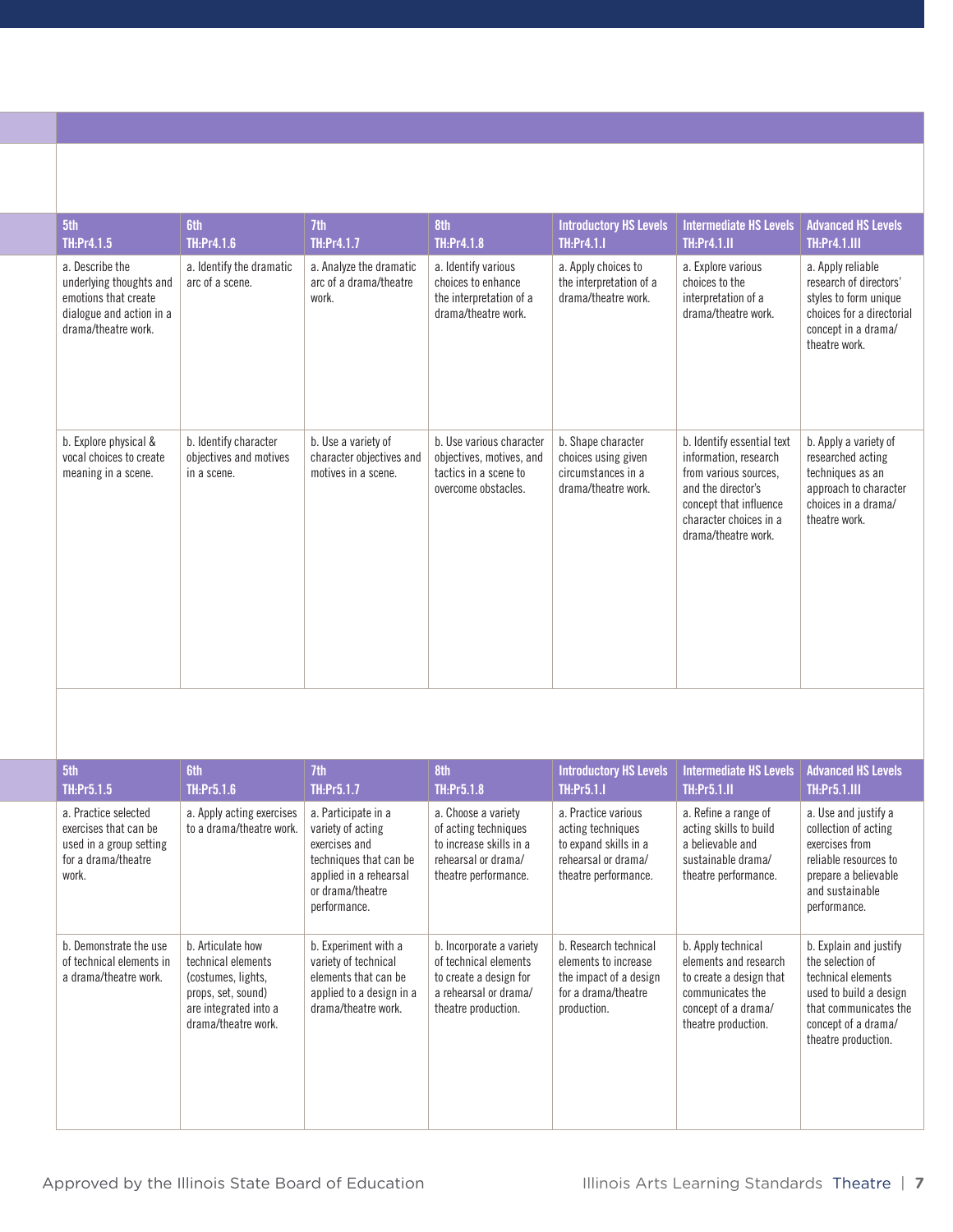#### PERFORMING

**Anchor Standard 6:** Convey meaning through the presentation of artistic work.

Enduring Understanding: Theatre artists share and present stories, ideas, and envisioned worlds to explore human experience.

Essential Question: What happens when theatre artists and audiences share a creative experience?

| Share,                                                                                      | <b>PreK</b>                                                                                           | Kindergarten                                                                                          | 1st                                                                                                       | 2 <sub>nd</sub>                                                                                                                                                 | 3rd                                                                             | 4th                                                                                                       |  |
|---------------------------------------------------------------------------------------------|-------------------------------------------------------------------------------------------------------|-------------------------------------------------------------------------------------------------------|-----------------------------------------------------------------------------------------------------------|-----------------------------------------------------------------------------------------------------------------------------------------------------------------|---------------------------------------------------------------------------------|-----------------------------------------------------------------------------------------------------------|--|
| Present                                                                                     | <b>TH:Pr6.1.PK</b>                                                                                    | <b>TH:Pr6.1.K</b>                                                                                     | TH:Pr6.1.1                                                                                                | <b>TH:Pr6.1.2</b>                                                                                                                                               | <b>TH:Pr6.1.3</b>                                                               | <b>TH:Pr6.1.4</b>                                                                                         |  |
| <b>Pr6.a.</b><br>Perform a<br>drama/theatre<br>work with a<br>defined purpose<br>or intent. | Children should engage<br>in developmentally-<br>appropriate play<br>to prepare for next<br>standard. | Children should engage<br>in developmentally-<br>appropriate play<br>to prepare for next<br>standard. | a. With prompting<br>and support, use<br>movement and gestures<br>to communicate in an<br>informal drama. | a. Contribute to<br>group-guided drama<br>experiences (for<br>example, process<br>drama, story drama,<br>creative drama) and<br>informally share<br>with peers. | a. Communicate<br>through a drama/theatre<br>work with peers as an<br>audience. | a. Communicate for<br>a specific purpose<br>through a drama/theatre<br>work with peers as an<br>audience. |  |

#### RESPONDING

**Anchor Standard 7:** Perceive and analyze artistic work. Enduring Understanding: Theatre artists reflect to understand the impact of drama processes and theatre experiences. Essential Question: How do theatre artists comprehend the essence of drama processes and theatre experiences?

| <b>Reflect</b>                                                                                                                                                 | <b>PreK</b><br><b>TH:Re7.1.PK</b>                                                                     | Kindergarten<br><b>TH:Re7.1.K</b>                                                                     | 1st<br><b>TH:Re7.1.1</b>                                                                                                   | 2 <sub>nd</sub><br><b>TH:Re7.1.2</b>                                                                                                               | 3rd<br><b>TH:Re7.1.3</b>                                                                      | 4th<br><b>TH:Re7.1.4</b>                                                                                     |  |
|----------------------------------------------------------------------------------------------------------------------------------------------------------------|-------------------------------------------------------------------------------------------------------|-------------------------------------------------------------------------------------------------------|----------------------------------------------------------------------------------------------------------------------------|----------------------------------------------------------------------------------------------------------------------------------------------------|-----------------------------------------------------------------------------------------------|--------------------------------------------------------------------------------------------------------------|--|
| <b>Re7.a.</b><br>Identify choices<br>in a drama/<br>theatre work<br>to understand<br>personal<br>reactions as a<br>participant in a<br>drama/theatre<br>event. | Children should engage<br>in developmentally-<br>appropriate play<br>to prepare for next<br>standard. | Children should engage<br>in developmentally-<br>appropriate play<br>to prepare for next<br>standard. | a. Recall choices made<br>in a guided drama<br>experience (for example,<br>process drama, story<br>drama, creative drama). | a. Recognize when<br>artistic choices are<br>made in a guided drama<br>experience (for example,<br>process drama, story<br>drama, creative drama). | a. Describe without<br>judgement what is seen.<br>felt, and heard in a<br>drama/theatre work. | a. Identify artistic<br>choices made in a<br>drama/theatre work<br>through participation<br>and observation. |  |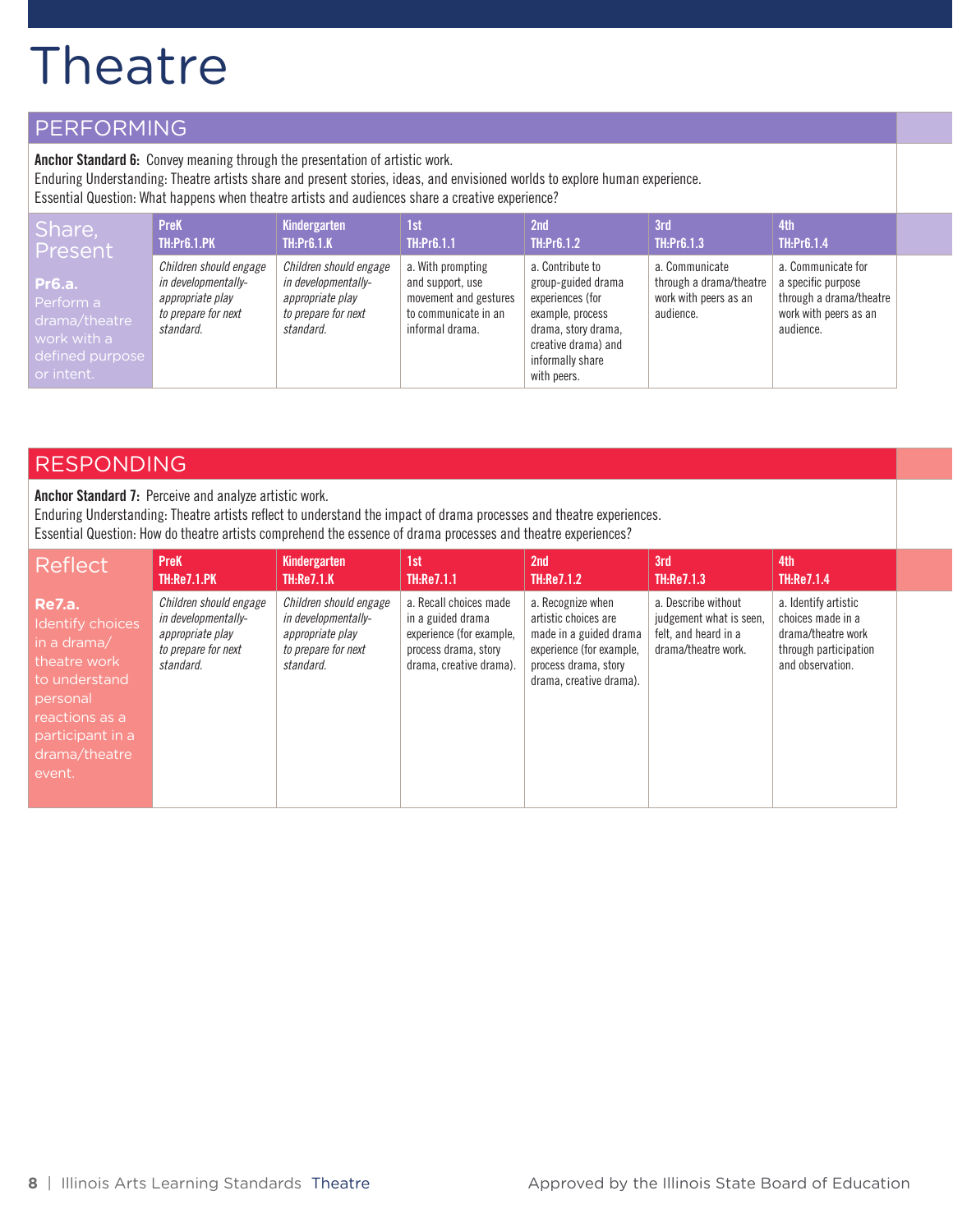| 5th                                                                                                 | <b>6th</b>                                                                                | 7th                                                                     | 8th                                                                   | <b>Introductory HS Levels</b>                                                                          | Intermediate HS Levels                                                                                                           | <b>Advanced HS Levels</b>                                                                                                                                  |
|-----------------------------------------------------------------------------------------------------|-------------------------------------------------------------------------------------------|-------------------------------------------------------------------------|-----------------------------------------------------------------------|--------------------------------------------------------------------------------------------------------|----------------------------------------------------------------------------------------------------------------------------------|------------------------------------------------------------------------------------------------------------------------------------------------------------|
| TH:Pr6.1.5                                                                                          | <b>TH:Pr6.1.6</b>                                                                         | <b>TH:Pr6.1.7</b>                                                       | <b>TH:Pr6.1.8</b>                                                     | <b>TH:Pr6.1.I</b>                                                                                      | <b>TH:Pr6.1.II</b>                                                                                                               | <b>TH:Pr6.1.III</b>                                                                                                                                        |
| a. Communicate for a<br>specific purpose through<br>a drama/theatre work to<br>an invited audience. | a. Explore a theme<br>through a drama/theatre<br>performance for an<br>informal audience. | a. Demonstrate a<br>primary theme in<br>a drama/theatre<br>performance. | a. Explore multiple<br>themes within a drama/<br>theatre performance. | a. Express a theme<br>through the unified<br>concept in the<br>performance of a<br>drama/theatre work. | a. Express a theme<br>through the unified<br>concept in the<br>performance of a<br>drama/theatre work for<br>a specific purpose. | a. Express a theme<br>through the unified<br>concept in the<br>performance of a<br>drama/theatre work for<br>a specific purpose to a<br>specific audience. |

| 5th<br>TH:Re7.1.5                                                        | <b>6th</b><br>TH:Re7.1.6                                                    | 7th<br><b>TH:Re7.1.7</b>                                                                | 8th<br><b>TH:Re7.1.8</b>                                                                     | <b>Introductory HS Levels</b><br><b>TH:Re7.1.I</b>                                       | <b>Intermediate HS Levels</b><br><b>TH:Re7.1.II</b>                                                            | <b>Advanced HS Levels</b><br><b>TH:Re7.1.III</b>                                                                                                                       |
|--------------------------------------------------------------------------|-----------------------------------------------------------------------------|-----------------------------------------------------------------------------------------|----------------------------------------------------------------------------------------------|------------------------------------------------------------------------------------------|----------------------------------------------------------------------------------------------------------------|------------------------------------------------------------------------------------------------------------------------------------------------------------------------|
| a. Describe why artistic<br>choices are made in a<br>drama/theatre work. | a. Explain and justify<br>artistic choices made in<br>a drama/theatre work. | a. Articulate personal<br>reactions to artistic<br>choices in a drama/<br>theatre work. | a. Compare personal<br>and peer reactions to<br>artistic choices in a<br>drama/theatre work. | a. Justify personal<br>reactions to artistic<br>choices made in a<br>drama/theatre work. | a. Recognize the<br>validity of multiple<br>interpretations of<br>artistic choices in a<br>drama/theatre work. | a. Demonstrate an<br>understanding of<br>multiple interpretations<br>and how each might be<br>used to influence future<br>artistic choices in a<br>drama/theatre work. |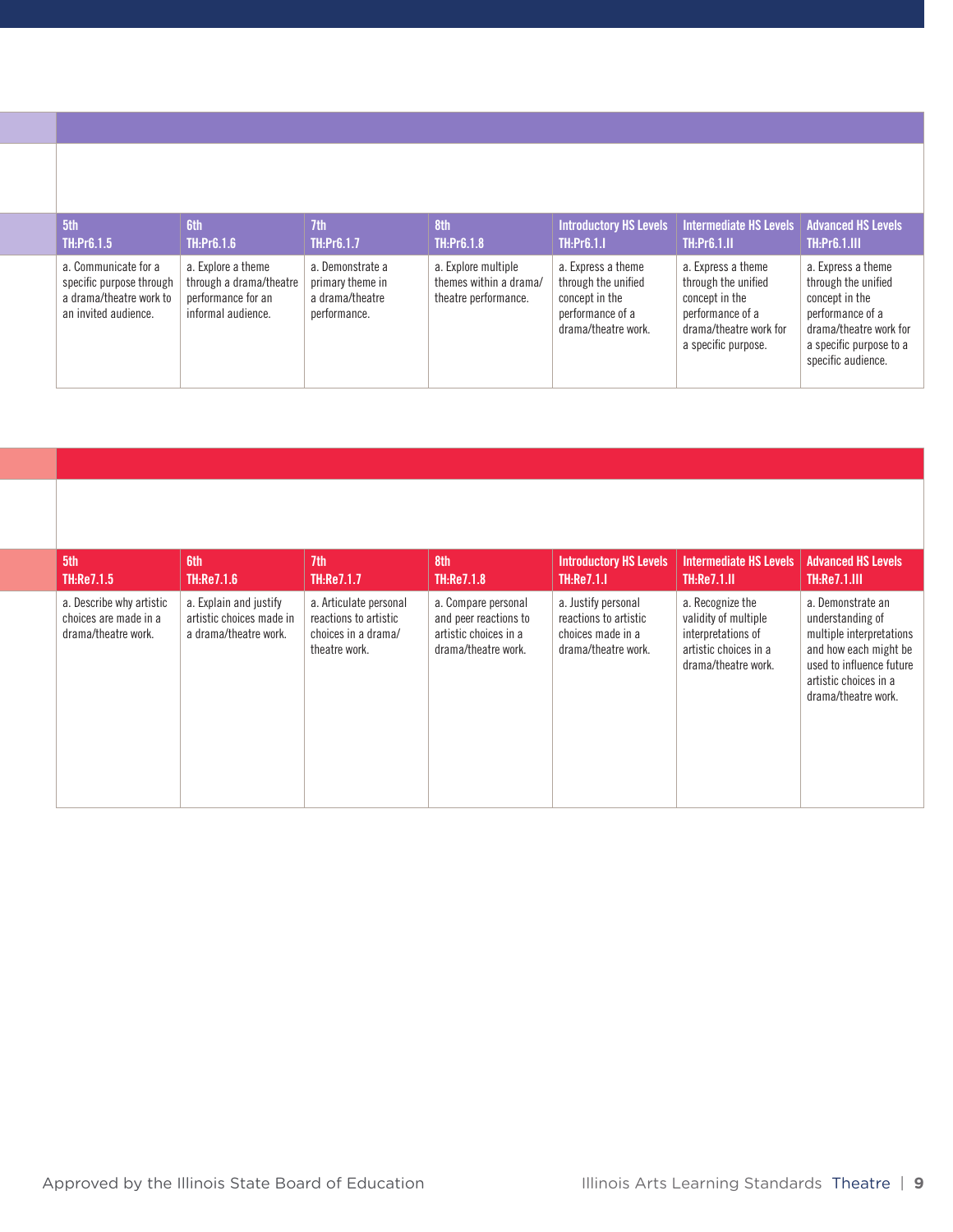#### RESPONDING

**Anchor Standard 8:** Construct meaningful interpretations of artistic work.

Enduring Understanding: Theatre artists' interpretations of drama/theatre work are influenced by personal experiences and aesthetics.

Essential Question: How can the same work of art communicate different messages to different people?

| Interpret                                                                                                                  | <b>PreK</b><br><b>TH:Re8.1.PK</b>                                                                                                                                                                   | Kindergarten<br><b>TH:Re8.1.K</b>                                                                                                                                                                   | 1st<br><b>TH:Re8.1.1</b>                                                                                                                                                                                                                               | 2nd<br><b>TH:Re8.1.2</b>                                                                                                                                                                                                                                     | 3rd<br><b>TH:Re8.1.3</b>                                                                                        | 4th<br><b>TH:Re8.1.4</b>                                                                            |
|----------------------------------------------------------------------------------------------------------------------------|-----------------------------------------------------------------------------------------------------------------------------------------------------------------------------------------------------|-----------------------------------------------------------------------------------------------------------------------------------------------------------------------------------------------------|--------------------------------------------------------------------------------------------------------------------------------------------------------------------------------------------------------------------------------------------------------|--------------------------------------------------------------------------------------------------------------------------------------------------------------------------------------------------------------------------------------------------------------|-----------------------------------------------------------------------------------------------------------------|-----------------------------------------------------------------------------------------------------|
| <b>Re8.a.</b><br>Use personal<br>experience and<br>background<br>knowledge<br>to create or<br>interpret a<br>drama/theatre | Children should engage<br>in developmentally-<br>appropriate play<br>to prepare for next<br>standard.                                                                                               | Children should engage<br>in developmentally-<br>appropriate play<br>to prepare for next<br>standard.                                                                                               | a. Explore personal<br>feelings and emotions<br>in a guided drama<br>experience.                                                                                                                                                                       | a. Explain personal<br>feelings and emotions<br>in a guided drama<br>experience.                                                                                                                                                                             | a. Describe a personal<br>experience that relates<br>to a moment in a<br>drama/theatre work.                    | a. Consider personal<br>experiences when<br>participating in a<br>drama/theatre work.               |
| work.<br><b>Re8.b.</b><br>Interpret<br>how culture<br>influences a<br>performance.                                         | b. With prompting and<br>support, explore the<br>student's own culture<br>through dramatic play<br>or a guided drama<br>experience (for example,<br>process drama, story<br>drama, creative drama). | b. With prompting and<br>support, explore the<br>student's own culture<br>through dramatic play<br>or a guided drama<br>experience (for example,<br>process drama, story<br>drama, creative drama). | b. Investigate a folk tale<br>or story from a culture<br>other than the student's<br>through a guided drama<br>experience (for example,<br>process drama, story<br>drama, or creative<br>drama).                                                       | b. Compare a folk<br>tale or story from a<br>culture other than the<br>student's to a story from<br>the student's culture<br>through a guided drama<br>experience (for example,<br>process drama, story<br>drama, or creative<br>drama).                     | b. Explore folk tales or<br>stories from multiple<br>cultures through drama/<br>theatre experience.             | b. Identify different<br>cultural elements that<br>contribute to a drama/<br>theatre experience.    |
| <b>Re8.c.</b><br>Identify<br>personal<br>aesthetics to<br>create and<br>interpret a<br>drama/theatre<br>work.              | Children should engage<br>in developmentally-<br>appropriate play<br>to prepare for next<br>standard.                                                                                               | Children should engage<br>in developmentally-<br>appropriate play<br>to prepare for next<br>standard.                                                                                               | c. Explain or use text<br>and pictures to describe<br>how personal emotions<br>and choices compare<br>to the emotions and<br>choices of characters<br>in a guided drama<br>experience (for example,<br>process drama, story<br>drama, creative drama). | c. Explain or use<br>text and pictures to<br>describe how others'<br>emotions and choices<br>may compare to the<br>emotions and choices of<br>characters in a guided<br>drama experience<br>(for example, process<br>drama, story drama,<br>creative drama). | c. Examine characters'<br>feelings and make<br>connections to personal<br>feelings in a drama/<br>theatre work. | c. Investigate the text<br>and make connections<br>to personal feelings in a<br>drama/theatre work. |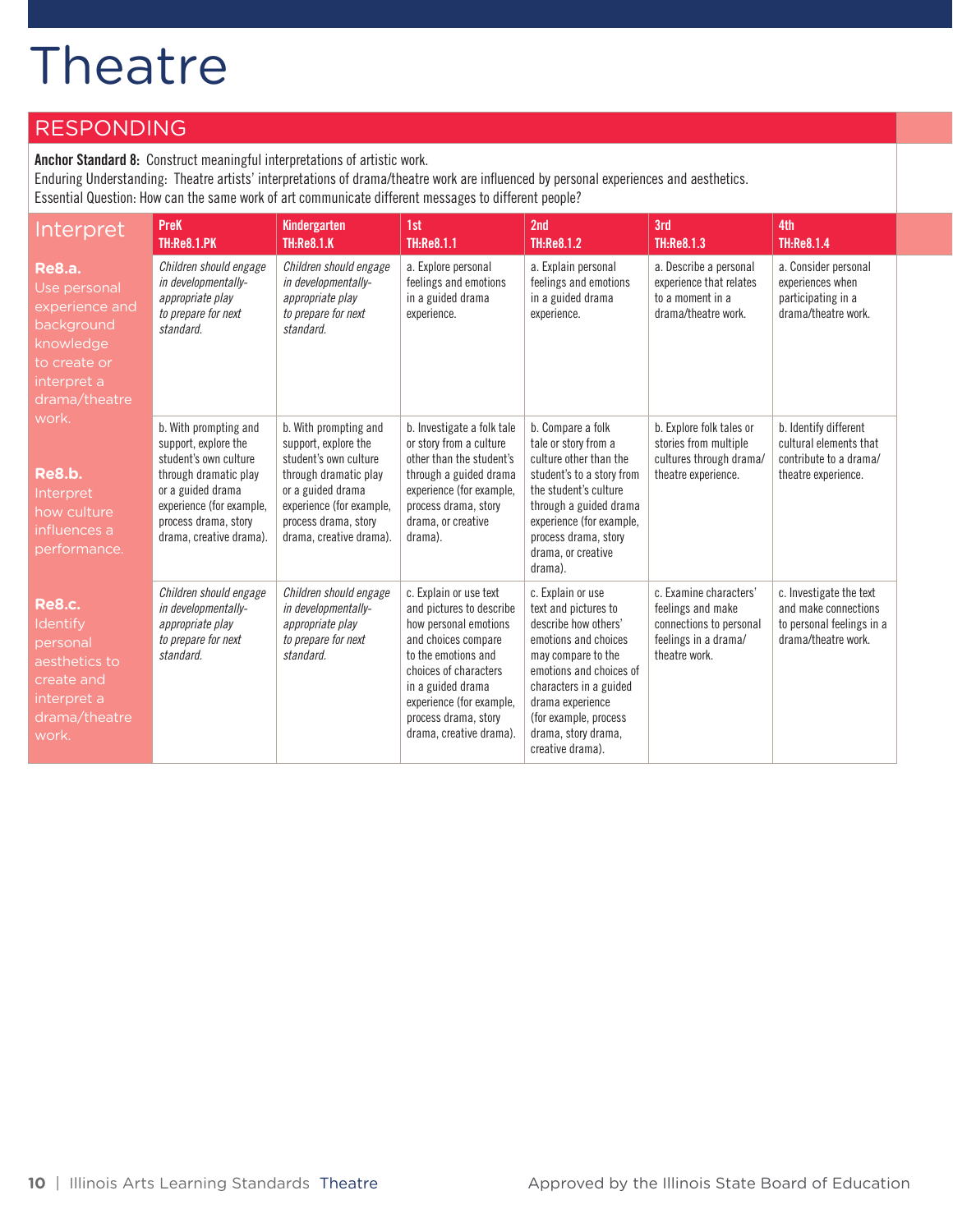| 5th<br><b>TH:Re8.1.5</b>                                                                                                                    | <b>6th</b><br><b>TH:Re8.1.6</b>                                                                                 | 7th<br><b>TH:Re8.1.7</b>                                                                                                             | 8th<br><b>TH:Re8.1.8</b>                                                                                                                                          | <b>Introductory HS Levels</b><br><b>TH:Re8.1.I</b>                                                                                                                 | <b>Intermediate HS Levels</b><br><b>TH:Re8.1.II</b>                                                                                                                                     | <b>Advanced HS Levels</b><br><b>TH:Re8.1.III</b>                                                                                                                                   |
|---------------------------------------------------------------------------------------------------------------------------------------------|-----------------------------------------------------------------------------------------------------------------|--------------------------------------------------------------------------------------------------------------------------------------|-------------------------------------------------------------------------------------------------------------------------------------------------------------------|--------------------------------------------------------------------------------------------------------------------------------------------------------------------|-----------------------------------------------------------------------------------------------------------------------------------------------------------------------------------------|------------------------------------------------------------------------------------------------------------------------------------------------------------------------------------|
| a. Justify responses<br>based on personal<br>experiences when<br>participating in or<br>observing a drama/<br>theatre work.                 | a. Contrast multiple<br>personal experiences<br>when participating in a<br>drama/theatre work.                  | a. Contrast multiple<br>personal experiences<br>and choose the most<br>appropriate when<br>participating in a<br>drama/theatre work. | a. Contrast multiple<br>personal experiences<br>and choose the most<br>appropriate based on<br>textual evidence when<br>participating in a<br>drama/theatre work. | a. Identify and<br>compare artistic<br>choices developed from<br>personal experience,<br>textual evidence, and<br>appropriate criteria in a<br>drama/theatre work. | a. Analyze personal<br>experience, textual<br>evidence, and<br>appropriate criteria to<br>reinforce artistic choices<br>when participating in<br>or observing a drama/<br>theatre work. | a. Apply personal<br>experience, textual<br>evidence, and<br>appropriate criteria to<br>revise personal work<br>and/or interpret the<br>work of others in a<br>drama/theatre work. |
| b. Compare and contrast<br>thematically similar<br>folk tales and stories<br>from multiple cultures<br>through drama/theatre<br>experience. | b. Identify cultural<br>perspectives that<br>may influence the<br>interpretation of a<br>drama/theatre work.    | b. Describe how<br>cultural perspectives<br>can influence the<br>interpretation of a<br>drama/theatre work.                          | b. Analyze how cultural<br>perspectives influence<br>the interpretation of a<br>drama/theatre work.                                                               | b. Identify and compare<br>cultural perspectives<br>and contexts that<br>may influence the<br>interpretation of a<br>drama/theatre work.                           | b. Apply cultural<br>perspectives and<br>understandings to<br>interpret a drama/<br>theatre work.                                                                                       | b. Demonstrate/<br>articulate new<br>understandings of<br>cultures and contexts<br>to interpret a drama/<br>theatre work.                                                          |
| c. Examine aesthetics in<br>a drama/theatre work.                                                                                           | c. Identify personal<br>aesthetics through<br>participation in, or<br>observation of, a drama/<br>theatre work. | c. Interpret how the use<br>of personal aesthetics<br>can be used to discuss a<br>drama/theatre work.                                | c. Apply personal<br>aesthetics to interpret a<br>drama/theatre work.                                                                                             | c. Support and explain<br>personal aesthetics<br>through participation<br>in, and observation of, a<br>drama/theatre work.                                         | c. Justify how aesthetics<br>inform artistic decisions<br>in a drama/theatre work.                                                                                                      | c. Debate and<br>distinguish multiple<br>aesthetics through<br>participation in, and<br>observation of, drama/<br>theatre work.                                                    |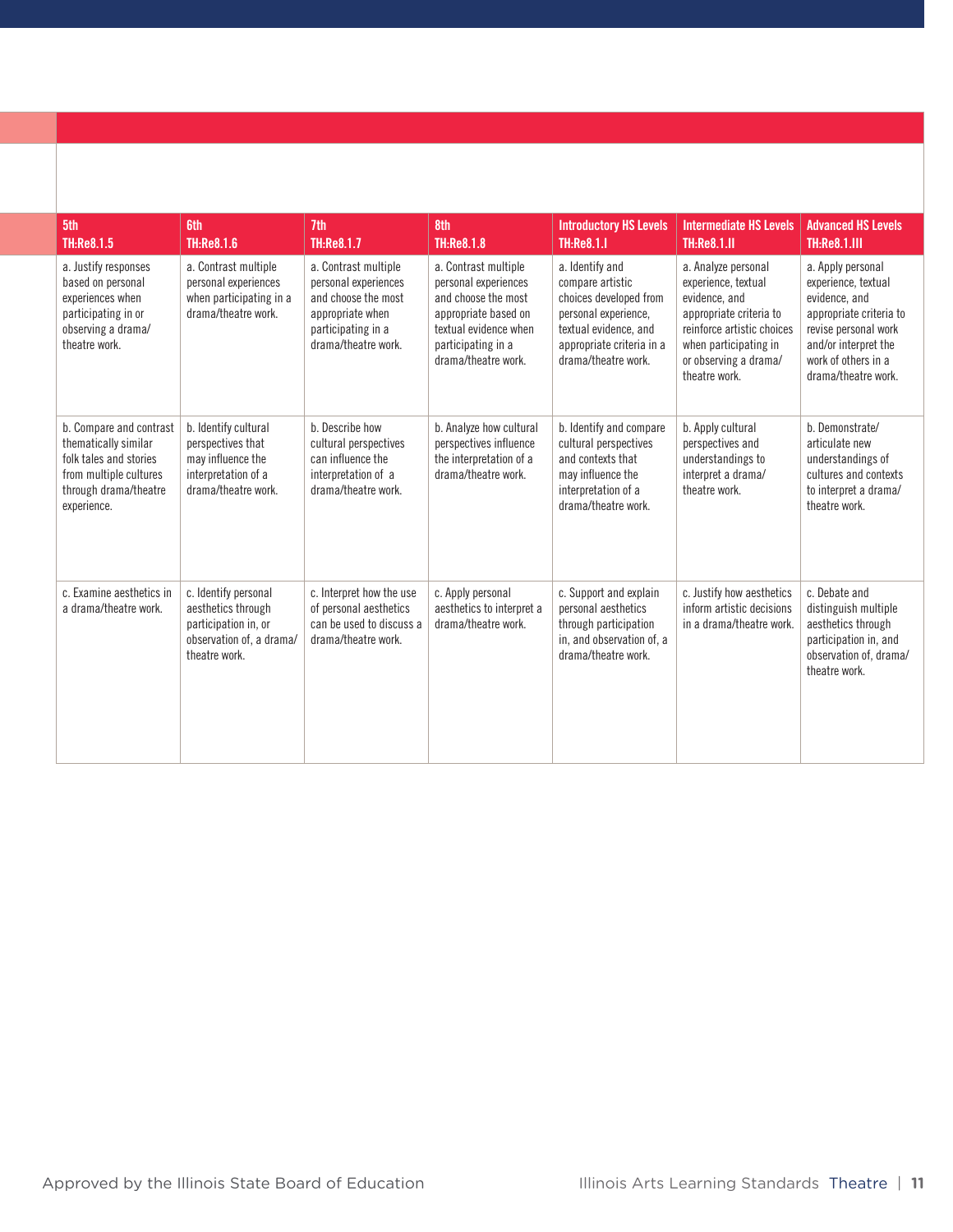#### **RESPONDING**

**Anchor Standard 9:** Apply criteria to evaluate artistic work.

Enduring Understanding: Theatre artists apply criteria to investigate, explore, and assess drama and theatre work.

Essential Question: How are the theatre artist's processes and the audience's perspectives impacted by analysis and synthesis?

| <b>Evaluate</b>                                                                           | <b>PreK</b><br><b>TH:Re9.1.PK</b>                                                                                   | <b>Kindergarten</b><br><b>TH:Re9.1.K</b>                                                                            | 1st<br><b>TH:Re9.1.1</b>                                                                                                                            | 2 <sub>nd</sub><br><b>TH:Re9.1.2</b>                                                                                                                                           | 3rd<br><b>TH:Re9.1.3</b>                                                                                     | 4th<br><b>TH:Re9.1.4</b>                                                                                    |
|-------------------------------------------------------------------------------------------|---------------------------------------------------------------------------------------------------------------------|---------------------------------------------------------------------------------------------------------------------|-----------------------------------------------------------------------------------------------------------------------------------------------------|--------------------------------------------------------------------------------------------------------------------------------------------------------------------------------|--------------------------------------------------------------------------------------------------------------|-------------------------------------------------------------------------------------------------------------|
| <b>Re9.a.</b><br>Develop and<br>apply criteria<br>to evaluate a<br>drama/theatre<br>work. | a. With prompting and<br>support, identify favorite<br>or least favorite parts<br>of a drama/theatre<br>experience. | a. With prompting and<br>support, identify favorite<br>or least favorite parts<br>of a drama/theatre<br>experience. | a. With prompting and<br>support, identify favorite<br>or least favorite parts<br>of a drama/theatre<br>experience.                                 | a. Understand how and<br>why groups evaluate<br>drama/theatre work.                                                                                                            | a. Apply ideas about<br>evaluation to a drama/<br>theatre work.                                              | a. Propose criteria as<br>a class or group to<br>evaluate drama/theatre<br>work.                            |
| Re9.b.<br>Evaluate the<br>effectiveness<br>of the technical<br>elements.<br><b>Re9.c.</b> | Children should engage<br>in developmentally-<br>appropriate play<br>to prepare for next<br>standard.               | Children should engage<br>in developmentally-<br>appropriate play<br>to prepare for next<br>standard.               | b. Identify props and<br>costumes that are used<br>in a guided drama<br>experience (for example,<br>process drama, story<br>drama, creative drama). | b. Use a prop or costume<br>in a guided drama<br>experience (for example,<br>process drama, story<br>drama, creative drama)<br>to describe characters,<br>settings, or events. | b. Identify the<br>contributions of each<br>design artist in the<br>whole design of a<br>drama/theatre work. | b. Investigate how<br>technical elements may<br>support a theme or idea<br>in a drama/theatre work.         |
| <b>Establish</b><br>an active<br>relationship<br>between<br>audience and<br>performer.    | Children should engage<br>in developmentally-<br>appropriate play<br>to prepare for next<br>standard.               | Children should engage<br>in developmentally-<br>appropriate play<br>to prepare for next<br>standard.               | c. Demonstrate<br>appropriate audience<br>behavior during<br>a drama/theatre<br>performance.                                                        | c. Investigate how<br>audience behavior<br>impacts a performance.                                                                                                              | c. Compare and contrast<br>the roles of audience<br>and performer in a<br>drama/theatre work.                | c. Observe how a<br>character's choices<br>impact an audience's<br>perspective in a drama/<br>theatre work. |

#### **CONNECTING**

**Anchor Standard 10:** Synthesize and relate knowledge and personal experiences to make art.

Enduring Understanding: Theatre artists allow awareness of interrelationships between self and others to influence and inform their work.

Essential Question: What happens when theatre artists foster understanding between self and others through critical awareness,

social responsibility, and the exploration of empathy?

| <b>Empathize</b>                                                                                                       | <b>PreK</b><br><b>TH:Cn10.1.PK</b>                                                                                                                                                                                            | Kindergarten<br><b>TH:Cn10.1.K</b>                                                                                                                                                                                   | 1st<br><b>TH:Cn10.1.1</b>                                                                                                                                                         | 2nd<br>TH:Cn10.1.2                                                                                                                                                | 3rd<br>TH:Cn10.1.3                                                                                                             | 4th<br><b>TH:Cn10.1.4</b>                                                                                |  |
|------------------------------------------------------------------------------------------------------------------------|-------------------------------------------------------------------------------------------------------------------------------------------------------------------------------------------------------------------------------|----------------------------------------------------------------------------------------------------------------------------------------------------------------------------------------------------------------------|-----------------------------------------------------------------------------------------------------------------------------------------------------------------------------------|-------------------------------------------------------------------------------------------------------------------------------------------------------------------|--------------------------------------------------------------------------------------------------------------------------------|----------------------------------------------------------------------------------------------------------|--|
| <b>Cn10.a.</b><br>Explore the<br>connections of<br>theatre artists to<br>their community<br>and the world at<br>large. | a. With prompting<br>and support, identify<br>similarities between<br>a story and personal<br>experience in dramatic<br>play or a guided drama<br>experience (for example,<br>process drama, story<br>drama, creative drama). | a. With prompting<br>and support, identify<br>similarities between<br>characters and oneself<br>in dramatic play<br>or a guided drama<br>experience (for example,<br>process drama, story<br>drama, creative drama). | a. Identify character<br>emotions in a guided<br>drama experience<br>(for example, process)<br>drama, story drama,<br>creative drama) and<br>relate it to personal<br>experience. | a. Relate character<br>experiences to personal<br>experiences in a guided<br>drama experience<br>(for example, process<br>drama, story drama,<br>creative drama). | a. Use personal<br>experiences and<br>knowledge to make<br>connections to<br>community and culture<br>in a drama/theatre work. | a. Identify the ways<br>drama/theatre work<br>reflects the perspectives<br>of a community or<br>culture. |  |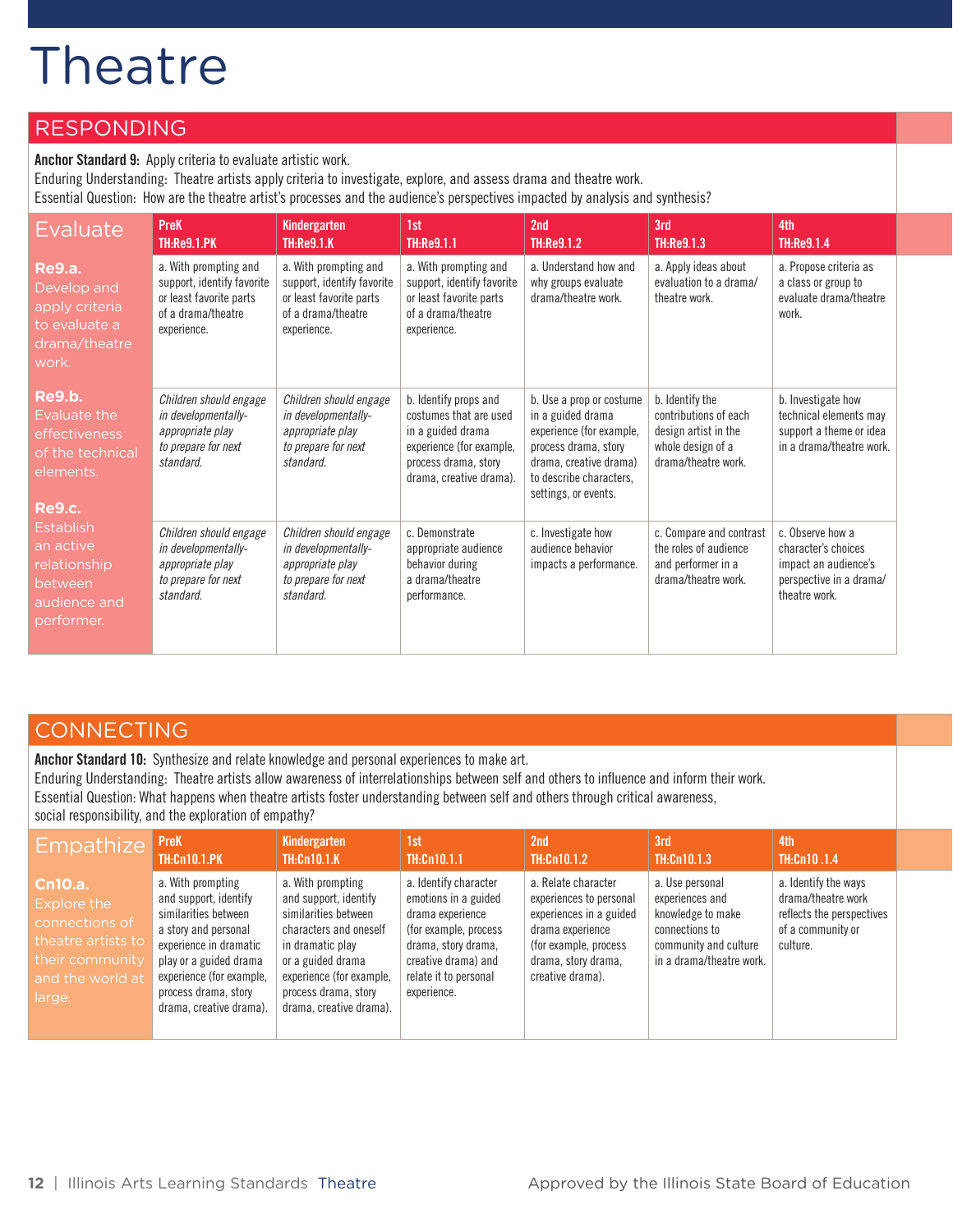| 5th<br>TH:Re9.1.5                                                                                                                   | <b>6th</b><br><b>TH:Re9.1.6</b>                                                                                     | 7th<br><b>TH:Re9.1.7</b>                                                                                   | 8th<br><b>TH:Re9.1.8</b>                                                                                               | <b>Introductory HS Levels</b><br><b>TH:Re9.1.I</b>                                                                                                               | <b>Intermediate HS Levels</b><br><b>TH:Re9.1.II</b>                                                                                                                         | <b>Advanced HS Levels</b><br><b>TH:Re9.1.III</b>                                                                                                           |
|-------------------------------------------------------------------------------------------------------------------------------------|---------------------------------------------------------------------------------------------------------------------|------------------------------------------------------------------------------------------------------------|------------------------------------------------------------------------------------------------------------------------|------------------------------------------------------------------------------------------------------------------------------------------------------------------|-----------------------------------------------------------------------------------------------------------------------------------------------------------------------------|------------------------------------------------------------------------------------------------------------------------------------------------------------|
| a. Develop and<br>implement criteria as a<br>small group to evaluate<br>drama/theatre work.                                         | a. Apply criteria to<br>evaluate drama/theatre<br>work as an individual.                                            | a. Explain preferences,<br>using supporting<br>evidence and criteria to<br>evaluate drama/theatre<br>work. | a. Respond to a drama/<br>theatre work using<br>supporting evidence,<br>personal aesthetics, and<br>artistic criteria. | a. Examine a drama/<br>theatre work using<br>supporting evidence<br>and criteria, while<br>considering art forms,<br>history, culture, and<br>other disciplines. | a. Analyze and assess<br>a drama/theatre work<br>by connecting it to art<br>forms, history, culture,<br>and other disciplines<br>using supporting<br>evidence and criteria. | a. Research and<br>synthesize cultural and<br>historical information<br>related to a drama/<br>theatre work to support<br>or evaluate artistic<br>choices. |
| b. Evaluate the<br>effectiveness of the<br>technical elements in<br>supporting mood and<br>environment in a drama/<br>theatre work. | b. Consider the<br>aesthetics of the<br>production elements in a<br>drama/theatre work.                             | b. Evaluate the<br>production elements<br>used in a drama/theatre<br>work to assess aesthetic<br>choices.  | b. Assess how the<br>production elements<br>present the theme of a<br>drama/theatre work.                              | b. Judge the<br>effectiveness of<br>production elements in<br>conveying the theme of<br>the drama/theatre work<br>while respecting others'<br>interpretations.   | b. Citing evidence,<br>evaluate the production<br>elements in conveying<br>the theme of a drama/<br>theatre work.                                                           | b. Analyze and evaluate<br>varied aesthetic<br>interpretations of<br>production elements<br>for the same drama/<br>theatre work.                           |
| c. Recognize how<br>a character's<br>circumstances<br>impact an audience's<br>perspective in a drama/<br>theatre work.              | c. Evaluate and analyze<br>problems and situations<br>in a drama/theatre work<br>from an audience's<br>perspective. | c. Identify a specific<br>audience or purpose for<br>a drama/theatre work.                                 | c. Identify how the<br>intended purpose of<br>a drama/theatre work<br>appeals to a specific<br>audience.               | c. Assess the impact of<br>a drama/theatre work on<br>a specific audience.                                                                                       | c. Articulate how a<br>drama/theatre work<br>communicates for a<br>specific purpose and<br>audience.                                                                        | c. Compare and debate<br>the connection between<br>a drama/theatre work<br>and contemporary<br>issues that may impact<br>audiences.                        |

| 5th<br>TH:Cn10.1.5                                                                 | <b>Gth</b><br><b>TH:Cn10.1.6</b>                                                                                                                          | 7th<br><b>TH:Cn10.1.7</b>                                                                          | 8th<br><b>TH:Cn10.1.8</b>                                                                    | <b>Introductory HS Levels</b><br><b>TH:Cn10.1.I</b>                                            | <b>Intermediate HS Levels</b><br><b>TH:Cn10.1.II</b>                                          | <b>Advanced HS Levels</b><br><b>TH:Cn10.1.III</b>                                                                                                             |
|------------------------------------------------------------------------------------|-----------------------------------------------------------------------------------------------------------------------------------------------------------|----------------------------------------------------------------------------------------------------|----------------------------------------------------------------------------------------------|------------------------------------------------------------------------------------------------|-----------------------------------------------------------------------------------------------|---------------------------------------------------------------------------------------------------------------------------------------------------------------|
| a. Explain how drama/<br>theatre connects oneself<br>to a community or<br>culture. | a. Explain how the<br>actions and motivations<br>of characters in a<br>drama/theatre work<br>demonstrate the<br>perspective of a<br>community or culture. | a. Incorporate multiple<br>perspectives and diverse<br>community ideas in a<br>drama/theatre work. | a. Examine a community<br>issue through multiple<br>perspectives in a<br>drama/theatre work. | a. Choose and interpret<br>a drama/theatre work<br>to reflect or question<br>personal beliefs. | a. Investigate how<br>community ideas and<br>personal beliefs impact<br>a drama/theatre work. | a. Collaborate on a<br>drama/theatre work<br>that examines a critical<br>global issue using<br>multiple personal,<br>community, and cultural<br>perspectives. |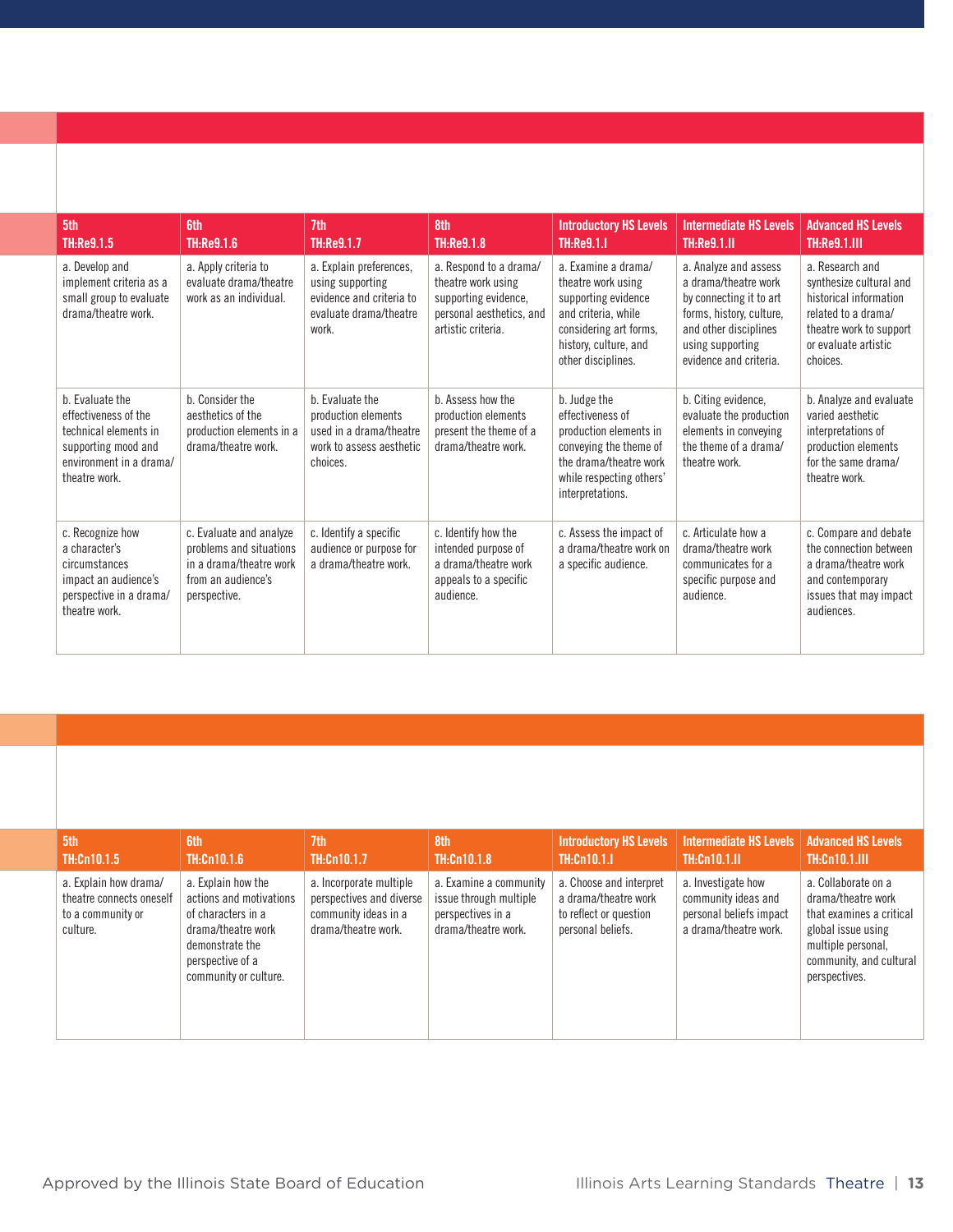### CONNECTING

**Anchor Standard 11:** Relate artistic ideas and works with societal, cultural, and historical context to deepen understanding. Enduring Understanding: Theatre artists understand and can communicate their creative process as they analyze the way the world may be understood. Essential Question: What happens when theatre artists allow an understanding of themselves and the world to inform perceptions about theatre and the purpose of their work?

| Interrelate                                                                                                                        | <b>PreK</b>                                                                                                                                                                                            | Kindergarten                                                                                                                                                                                                | 1st                                                                                                                                                                                   | 2nd                                                                                                                                                                                  | 3rd                                                                                                              | 4th                                                                                                              |
|------------------------------------------------------------------------------------------------------------------------------------|--------------------------------------------------------------------------------------------------------------------------------------------------------------------------------------------------------|-------------------------------------------------------------------------------------------------------------------------------------------------------------------------------------------------------------|---------------------------------------------------------------------------------------------------------------------------------------------------------------------------------------|--------------------------------------------------------------------------------------------------------------------------------------------------------------------------------------|------------------------------------------------------------------------------------------------------------------|------------------------------------------------------------------------------------------------------------------|
|                                                                                                                                    | <b>TH:Cn11.1.PK</b>                                                                                                                                                                                    | <b>TH:Cn11.1.K</b>                                                                                                                                                                                          | TH:Cn11.1.1                                                                                                                                                                           | TH:Cn11.1.2                                                                                                                                                                          | TH:Cn11.1.3                                                                                                      | <b>TH:Cn11.1.4</b>                                                                                               |
| Cn11.1.a.<br>Create works<br>that express/<br>connect<br>historical<br>context to a<br>community,<br>social, or global<br>concern. | a. With prompting and<br>support, use skills and<br>knowledge from other<br>areas in dramatic play<br>or a guided drama<br>experience (for example,<br>process drama, story<br>drama, creative drama). | a. With prompting and<br>support, identify skills<br>and knowledge from<br>other areas in dramatic<br>play or a guided drama<br>experience (for example,<br>process drama, story<br>drama, creative drama). | a. Apply skills and<br>knowledge from<br>different art forms<br>and content areas<br>in a guided drama<br>experience (for example,<br>process drama, story<br>drama, creative drama). | a. Integrate skills<br>and knowledge from<br>different art forms<br>and content areas to<br>make connections with<br>community and social<br>issues in a guided<br>drama experience. | a. Identify connections<br>to community, social<br>issues, and other<br>content areas in drama/<br>theatre work. | a. Respond to<br>community and social<br>issues and incorporate<br>other content areas in<br>drama/theatre work. |

**Anchor Standard 11:** Relate artistic ideas and works with societal, cultural, and historical context to deepen understanding. Enduring Understanding: Theatre artists critically inquire into the ways others have thought about and created drama processes and productions to inform their own work. Essential Question: In what ways can research into theatre histories, theories, literature, and performances alter the way a drama process or production is understood?

| Research                                                                                                                      | <b>PreK</b><br><b>TH:Cn11.2.PK</b>                                                                                                                                                                            | <b>Kindergarten</b><br><b>TH:Cn11.2.K</b>                                                                                                                                                                                       | 1st<br><b>TH:Cn11.2.1</b>                                                                                                                                                                 | 2nd<br><b>TH:Cn11.2.2</b>                                                                                                                                                                | 3rd<br><b>TH:Cn11.2.3</b>                                                                                                                               | 4th<br><b>TH:Cn11.2.4</b>                                                                                 |
|-------------------------------------------------------------------------------------------------------------------------------|---------------------------------------------------------------------------------------------------------------------------------------------------------------------------------------------------------------|---------------------------------------------------------------------------------------------------------------------------------------------------------------------------------------------------------------------------------|-------------------------------------------------------------------------------------------------------------------------------------------------------------------------------------------|------------------------------------------------------------------------------------------------------------------------------------------------------------------------------------------|---------------------------------------------------------------------------------------------------------------------------------------------------------|-----------------------------------------------------------------------------------------------------------|
| Cn11.2.a.<br>Research<br>societal,<br>historical,<br>and cultural<br>context for a<br>performance.                            | a. With prompting and<br>support, identify stories<br>that are similar to one<br>another in dramatic<br>play or a guided drama<br>experience (for example,<br>process drama, story<br>drama, creative drama). | a. With prompting<br>and support, identify<br>stories that are similar<br>and different from one<br>another in dramatic<br>play or a guided drama<br>experience (for example,<br>process drama, story<br>drama, creative drama. | a. Identify similarities<br>and differences in<br>stories from one's own<br>community in a guided<br>drama experience<br>(for example, process<br>drama, story drama,<br>creative drama). | a. Identify similarities<br>and differences in<br>stories from multiple<br>cultures in a guided<br>drama experience<br>(for example, process)<br>drama, story drama,<br>creative drama). | a. Explore how stories<br>are adapted from<br>literature to drama/<br>theatre work.                                                                     | a. Investigate cross-<br>cultural approaches to<br>storytelling in drama/<br>theatre work.                |
| Cn11.2.b.<br>Research<br>societal,<br>historical, and<br>cultural context<br>to create a<br>unified drama/<br>theatre design. | b. With prompting and<br>support, research visual<br>elements for a dramatic<br>play or a guided drama<br>experience (for example,<br>process drama, story<br>drama, creative drama).                         | b. With prompting and<br>support, tell a short<br>story in dramatic play<br>or a guided drama<br>experience (for example,<br>process drama, story<br>drama, creative drama).                                                    | b. Collaborate on the<br>creation of visual and<br>aural elements in a<br>literary-based guided<br>drama experience based<br>on research.                                                 | b. Collaborate on the<br>creation of a short<br>scene based on a<br>nonfiction literary source<br>in a guided drama<br>experience based on<br>research.                                  | b. Research how<br>artists have historically<br>presented the same<br>stories using different<br>art forms, genres,<br>or drama/theatre<br>conventions. | b. Identify historical<br>sources that explain<br>drama/theatre<br>terminology and design<br>conventions. |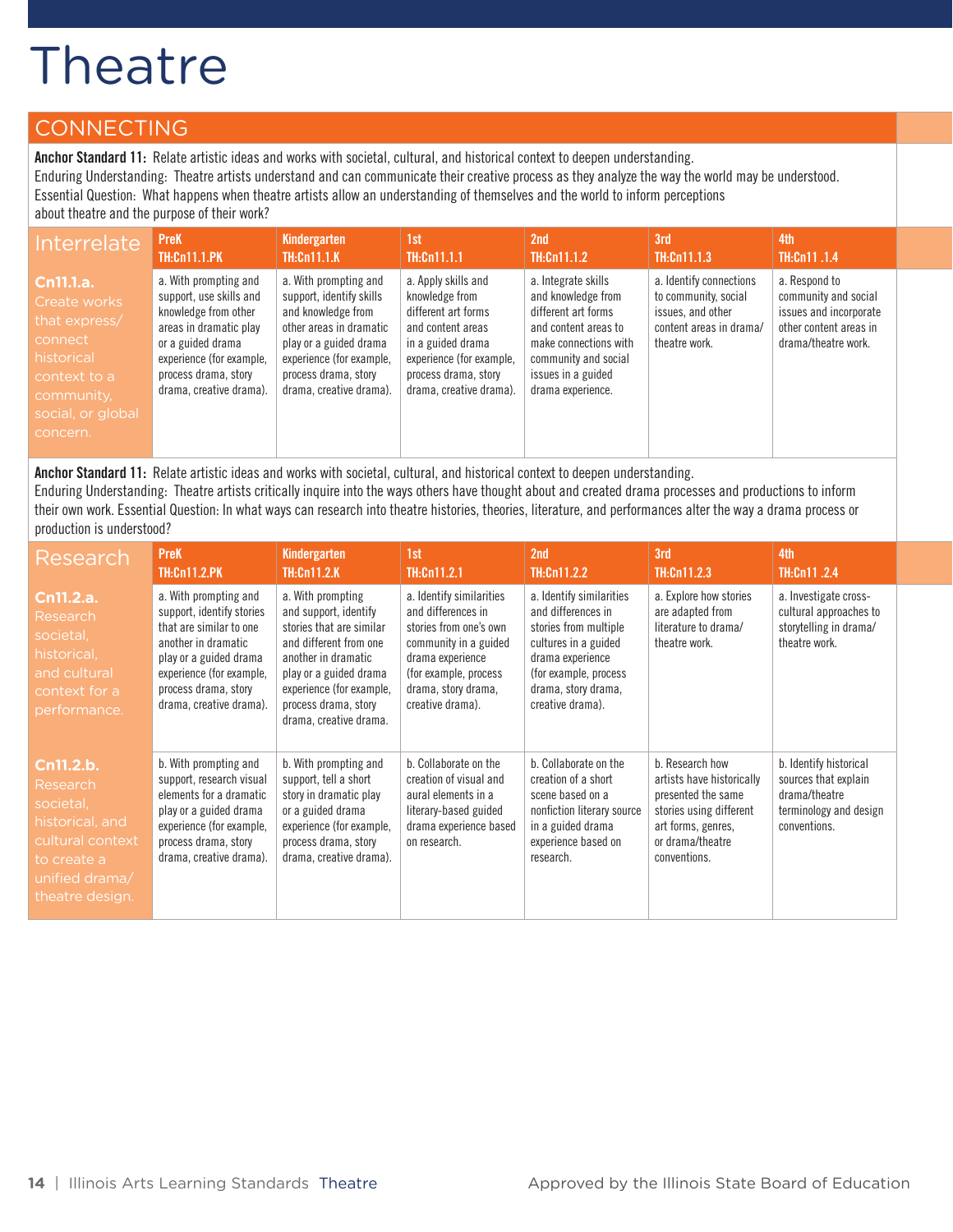| 5th<br>TH:Cn11.1.5                                                                                                                 | <b>6th</b><br><b>TH:Cn11.1.6</b>                                                                                | 7th<br>TH:Cn11.1.7                                                                                                                          | 8th<br>TH:Cn11.1.8                                                                                                                                                                      | <b>Introductory HS Levels</b><br><b>TH:Cn11.1.1</b>                                                                       | <b>Intermediate HS Levels</b><br><b>TH:Cn11.1.II</b>                                                                      | <b>Advanced HS Levels</b><br><b>TH:Cn11.1.III</b>                                                                                                    |
|------------------------------------------------------------------------------------------------------------------------------------|-----------------------------------------------------------------------------------------------------------------|---------------------------------------------------------------------------------------------------------------------------------------------|-----------------------------------------------------------------------------------------------------------------------------------------------------------------------------------------|---------------------------------------------------------------------------------------------------------------------------|---------------------------------------------------------------------------------------------------------------------------|------------------------------------------------------------------------------------------------------------------------------------------------------|
| a. Investigate<br>community, historical,<br>and social issues<br>and incorporate other<br>content areas in drama/<br>theatre work. | a. Identify universal<br>themes or common<br>social issues and<br>express them through a<br>drama/theatre work. | a. Examine<br>contemporary social,<br>cultural, or global issues<br>by using music, dance,<br>art, and/or media in a<br>drama/theatre work. | a. Incorporate different<br>forms of theatre to<br>strengthen the meaning<br>and conflict in a drama/<br>theatre work with a<br>particular cultural,<br>global, or historic<br>context. | a. Explore how cultural,<br>global, and historic<br>belief systems affect<br>creative choices in a<br>drama/theatre work. | a. Develop a drama/<br>theatre work that<br>identifies and questions<br>cultural, global, and<br>historic belief systems. | a. Integrate conventions<br>and knowledge from<br>different art forms and<br>other disciplines to<br>develop a cross-cultural<br>drama/theatre work. |

| 5th<br>TH:Cn11.2.5                                                                                                                             | <b>6th</b><br>TH:Cn11.2.6                                                                                                                                                                           | 7th<br><b>TH:Cn11.2.7</b>                                                                                                             | 8th<br><b>TH:Cn11.2.8</b>                                                                                      | <b>Introductory HS Levels</b><br><b>TH:Cn11.2.I</b>                                                                                        | <b>Intermediate HS Levels</b><br><b>TH:Cn11.2.II</b>                                                                                                                    | <b>Advanced HS Levels</b><br><b>TH:Cn11.2.III</b>                                                                                                                                              |
|------------------------------------------------------------------------------------------------------------------------------------------------|-----------------------------------------------------------------------------------------------------------------------------------------------------------------------------------------------------|---------------------------------------------------------------------------------------------------------------------------------------|----------------------------------------------------------------------------------------------------------------|--------------------------------------------------------------------------------------------------------------------------------------------|-------------------------------------------------------------------------------------------------------------------------------------------------------------------------|------------------------------------------------------------------------------------------------------------------------------------------------------------------------------------------------|
| a. Analyze<br>commonalities and<br>differences<br>between stories set in<br>different cultures in<br>preparation for a drama/<br>theatre work. | a. Research and analyze<br>two different versions<br>of the same drama/<br>theatre story or plot to<br>determine differences<br>and similarities in the<br>visual and aural world<br>of each story. | a. Research the story<br>elements of a staged<br>drama/theatre work<br>and compare them to<br>another production of<br>the same work. | a. Research and discuss<br>how a playwright might<br>have intended a drama/<br>theatre work to be<br>produced. | a. Research how other<br>theatre artists apply<br>creative processes to tell<br>stories in a devised or<br>scripted drama/theatre<br>work. | a. Discuss creative<br>choices for a devised or<br>scripted drama/theatre<br>work based on research<br>about selected topics.                                           | a. Justify the<br>performance choices<br>made in a devised or<br>scripted drama/theatre<br>work, based on a critical<br>interpretation of specific<br>information from<br>theatrical research. |
| b. Examine artifacts<br>from a time period and<br>geographic location<br>to better understand<br>design choices in a<br>drama/theatre design.  | b. Identify and use<br>artifacts from a time<br>period and place to<br>develop choices in a<br>drama/theatre design.                                                                                | b. Compare the drama/<br>theatre conventions of<br>a given time period with<br>those of the present.                                  | b. Investigate the time<br>period and place of a<br>theatrical work to better<br>understand design<br>choices. | b. Use basic theatre<br>research methods<br>to better understand<br>the social and cultural<br>background of a drama/<br>theatre work.     | b. Present and<br>support an opinion<br>about the social,<br>cultural, and historical<br>understandings of a<br>drama/theatre design,<br>based on critical<br>research. | b. Synthesize and apply<br>critical research on a<br>historical time period<br>to create a design for a<br>modern drama/theatre<br>space.                                                      |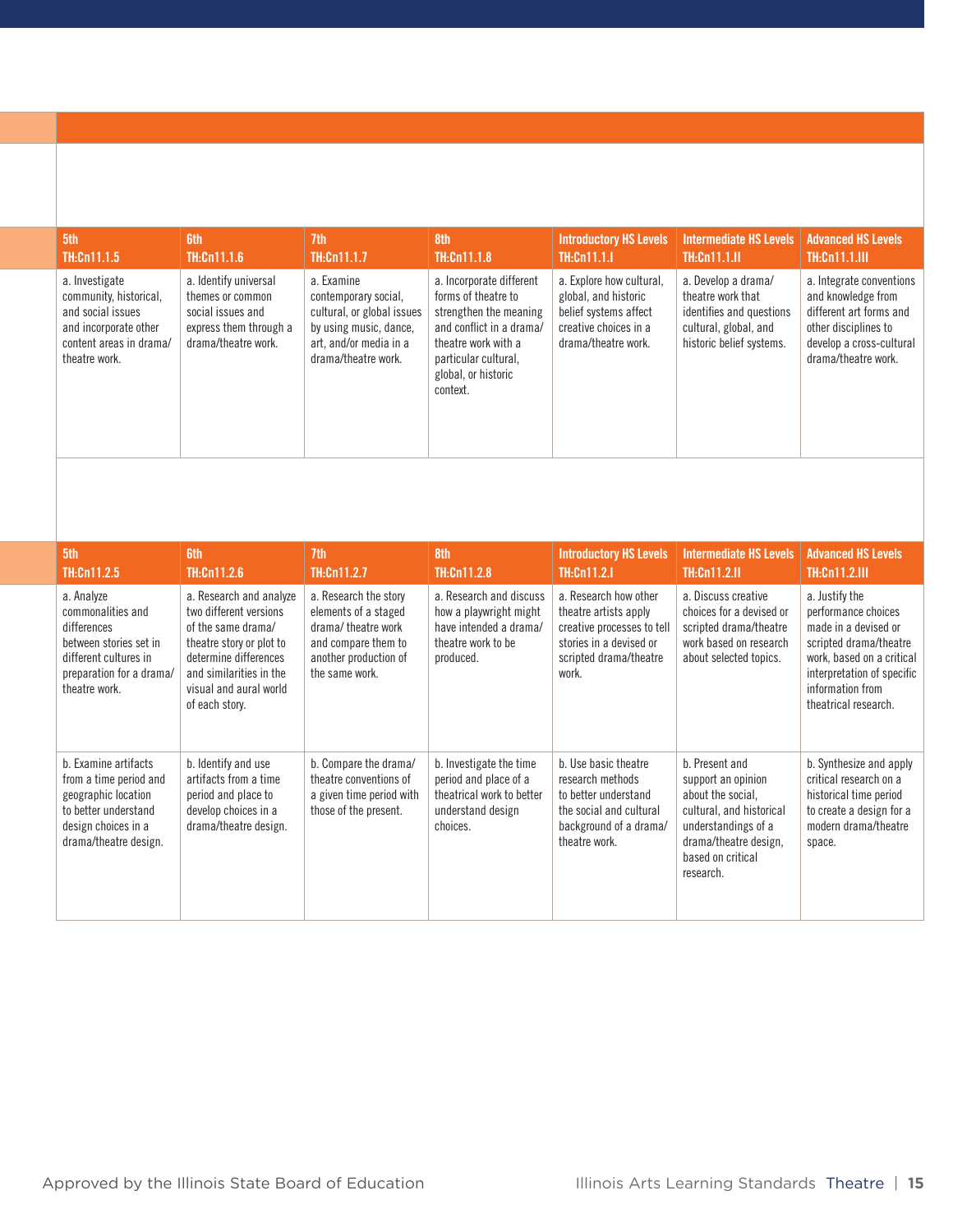# Theatre Glossary

**Acting technique:** Specific skills, pedagogies, theories, or methods of investigation used by an actor to prepare for a theatre performance.

**Adaptation:** Transformation of a literary source (for example, a novel, short story, poem) to another genre or medium, such as a film or a stage play.

**Artistic choices:** Aesthetic decisions made by a theatre artist about a situation, action, direction, and design in order to convey meaning and purpose.

**Audience:** Observers of, or participants in, a performing art, either presented informally or formally.

**Authentic:** Thought to be "true" based upon an understanding of a given fictional moment, interpretation of text, and/or human interaction.

**Believable:** Theatrical choices thought to be "true" or realistic.

**Character:** A person, animal, or entity in a story, scene, process drama, or play with specific distinguishing physical, mental and attitudinal attributes.

**Characterization:** Embodiment of the physical, vocal, social, and/or psychological attributes of a character.

**Character traits:** Identifiable embodied actions that illustrate a character's personality, values, beliefs, and history.

**Collaborators:** The personnel required to realize a production, improvisation, or devised piece, including the lighting, set, costumes, props, sound, and makeup designers, dramaturges, managers, directors, actors, musicians, and playwrights.

**Commitment:** Engagement in a role, with focus that is central to the character's needs and intentions.

**Concentration:** The ability to focus and maintain attention upon an object, image, idea, action or experience while excluding distracting factors.

**Conventions:** Practices and/or devices unique to theatre that the audience and actors accept in the world of the play, such as a narrator, flashback, or an aside.

**Costumes:** Clothing, accessories, or materials worn by an actor that can express the personality or status of the character, the time period, and the style of the play.

**Creative drama:** A process-centered, nonexhibitional approach to drama intended to benefit the performers themselves; story drama and process drama are two types of creative drama.

**Creative team:** All of the collaborators in a drama/theatre work including the actors, director, playwright, and designers.

**Cross-cultural drama:** The blending of Western and non-Western theatre forms to create a new form (for example, Kabuki Macbeth).

**Cultural context:** An examination of how culture affects all aspects of a devised or scripted drama/theatre work.

**Designer:** The person or people responsible for the creative process of envisioning, developing, and executing aesthetic or functional choices about the visual or aural world of the play.

**Design elements:** The elements of spectacle, such as sets, sound, costume, lights, music, props, and makeup, used to create a unified and meaningful design.

**Devised drama:** The creation of an original experience or performance piece by an ensemble.

**Dialogue:** A conversation between two or more characters spoken by the characters in a play to communicate their thoughts, feelings, and actions.

**Director:** (a) The individual responsible for developing and carrying out the overarching artistic vision and interpretation of a particular production of a play or devised piece; (b) the person who integrates an entire production, from the basic interpretation of the text, through all the acting and technical phases, and up to the time of performance.

**Director's concept:** The overarching artistic vision and interpretation of a particular a play or devised piece.

**Drama:** (a) An art form that uses the body, voice, and imagination to convey meaning; (b) educational approach to explore pre-text strategies; a drama may or may not lead to a performance; (c) a representation of life improvised in dramatic activities or portrayed on a stage by actors before an audience; (d) a piece of writing intended for stage presentation; (e) conflict, tension, or emotional intensity.

**Dramatic arc:** The emotional journey and events characters go through created by the structure of the play or devised piece.

**Dramatic play:** Spontaneous free play in which children explore their universe, imitating the actions and character traits of others; make believe and fantasy may be part of the experience; it is play for the child's own enjoyment and not for performance.

**Dramatic forms:** The many different methods of structuring a drama work.

**Dramatic structure:** (a) The exposition, conflict, rising action, climax, falling action, and resolution of a play or devised piece; (b) linear or nonlinear plots.

**Drama work:** Improvisational, process-centered work in which participants are guided by a leader to imagine, enact, and reflect upon human experiences.

**Empathy:** (a) The act of the actors or audience identifying closely with the characters and/or action of the play or devised piece; (b) to empathize is to "walk in the shoes" of another.

**Evaluation:** Appraising personal efforts as well as reflecting on, and making judgments about, the efforts of others.

**Genre:** Relating to a specific kind or type of drama and theatre, such as a tragedy, drama, melodrama, comedy, or farce.

**Gesture:** An expressive and planned movement of the body or limbs.

**Given circumstances:** The underlying actions and events that have happened before the play, story, or devised piece begins.

**Guided drama:** A leader guides participants during a process drama, story drama, or creative drama experience (see the definitions) through side-coaching, narration, and prompting; the action of the drama does not stop in order for the leader to support the students; a facilitator may guide participants in or out of role.

**Historical context:** The influence of the time period on the characters, plot, or setting in a play or scene; in scripted theatre, the time period in which the play was written is an important consideration for actors, technicians, and directors.

**Imaginary elsewhere:** An imagined location, which can be historical, fictional, or realistic.

**Imagined worlds:** An imaginary world created collectively by participants in a drama experience.

**Improvisation:** The spontaneous use of movement and speech to create a character or object in a particular situation.

**Improvise:** The spontaneous, intuitive, and immediate response of movement and speech; a distinction could be made between spontaneous improvisation, which is immediate and unrehearsed, and prepared improvisation, which is shaped and rehearsed.

**Inner thoughts:** The underlying and implied meaning or intentions in the character's dialogue or actions; also known as subtext.

**Lighting:** The illumination of the stage by means of artificial light.

**Metaphor:** The nonliteral or symbolic comparison of one thing to another through words or images.

**Mood:** To create the emotional tone of the play or devised piece.

**Motivation/motives:** The reasons why a character behaves or reacts in a particular way in a scene or play.

**Nonrepresentational materials:** Objects that can be transformed into specific props through the imagination.

**Non-Western drama:** Any form of drama outside the traditions of Europe and America.

**Objective:** A goal or particular need or want that a character has within a scene or play.